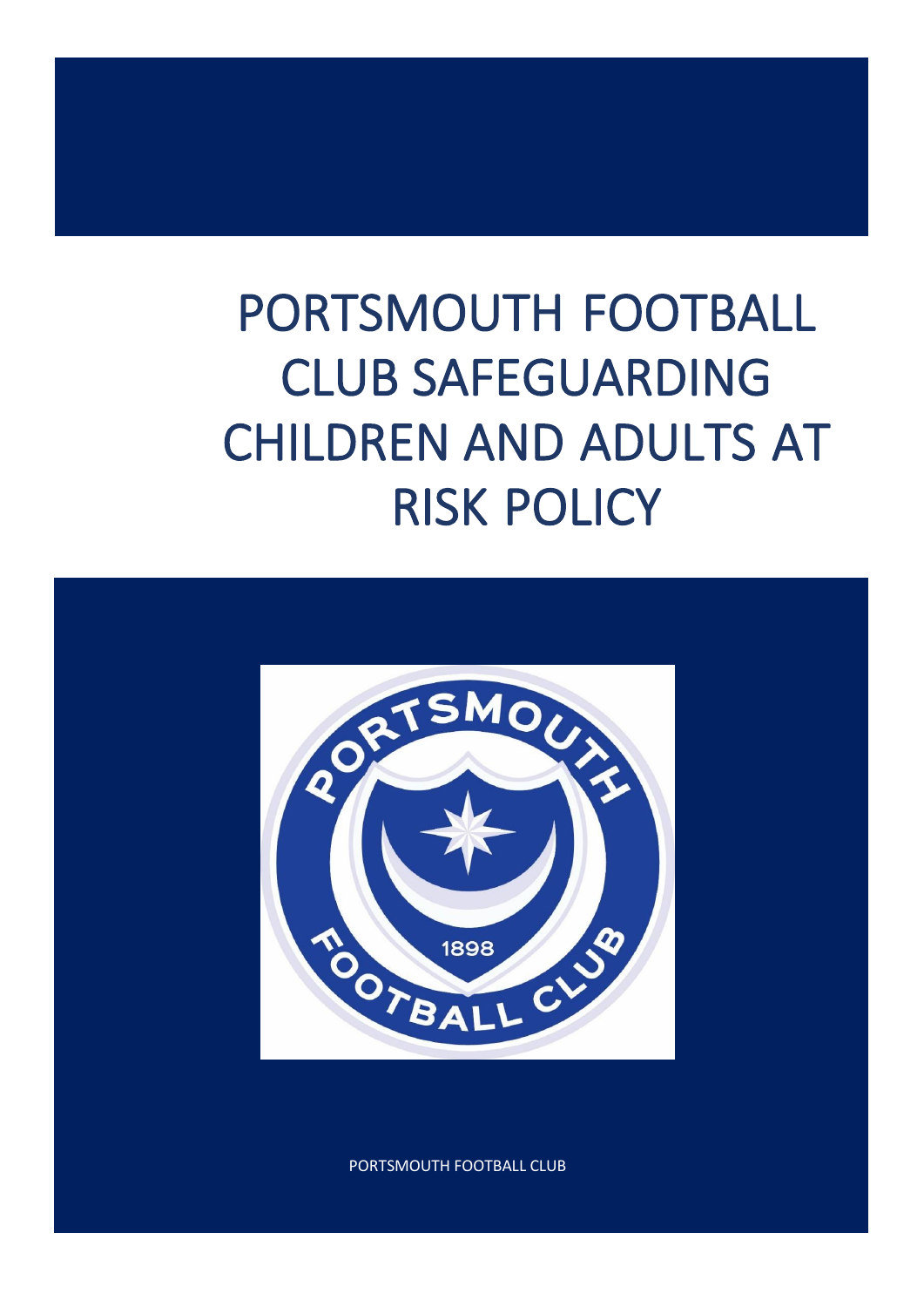

## **LAST UPDATED: MARCH 2022 DATE OF NEXT REVIEW: DECEMBER 2022**

## **BOARD MEMBER WITH REPONSIBILITY FOR SAFEGUARDING**

Andy Redman

## **GENERAL COUNSEL FOR THE TORNANTE COMPANY LLC**

Val Cohen

## **SAFEGUARDING POLICY APPROVED BY THE BOARD OF DIRECTORS MARCH 2022**

## ANDREW CULLEN, CEO

Andrew Cullen

Andrew Cullen (Mar 9, 2022, 8:00pm)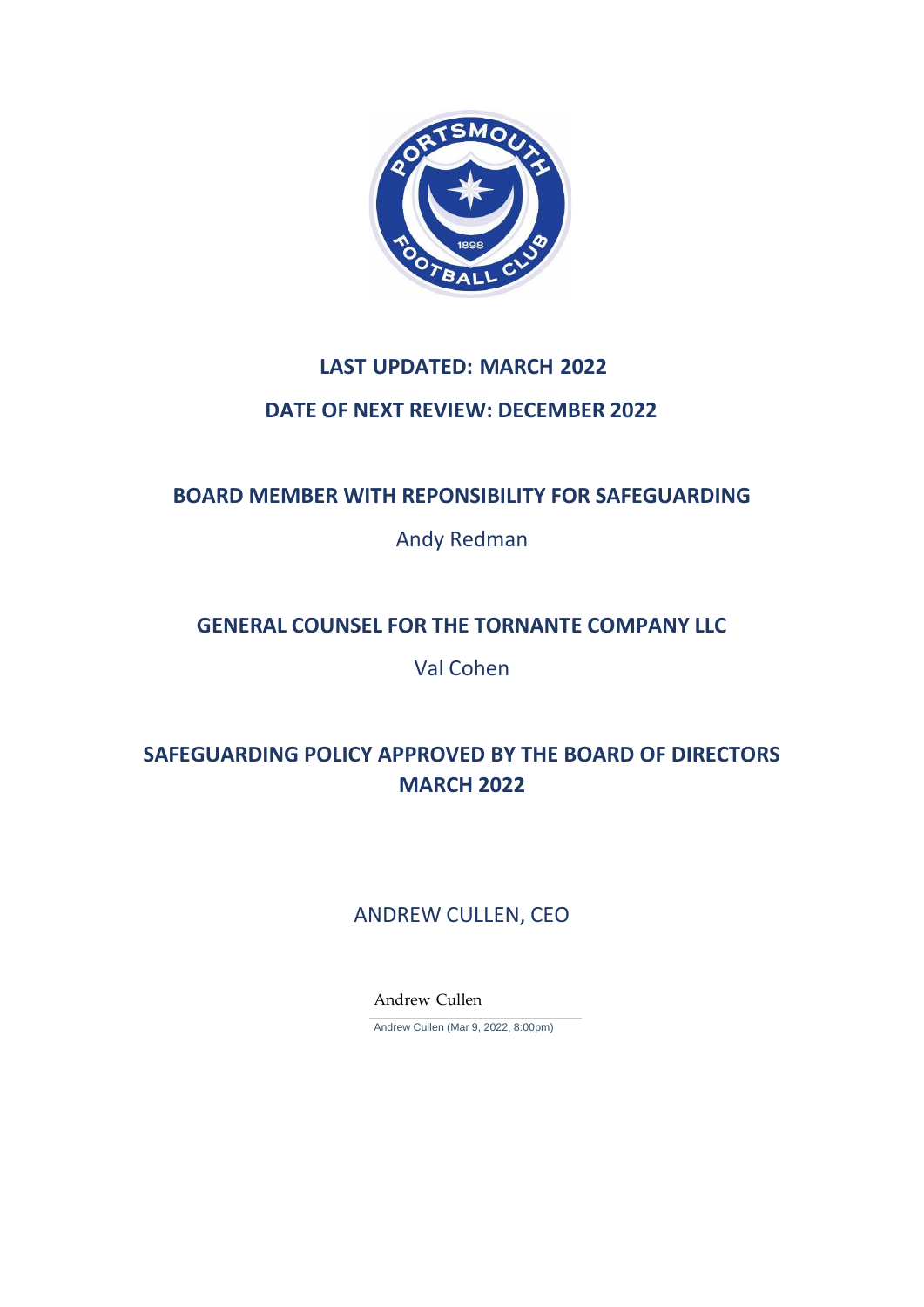## **CONTENTS**

- **1.** KEY SAFEGUARDING CONTACTS FOR THE CLUB
- **2.** STATEMENT FROM THE BOARD
- **3.** POLICY STATEMENT
- **4.** POLICY AIMS & KEY PRINCIPLES
- **5.** DEFINITIONS

SAFEGUARDING POLICY FOR CHILDREN AND ADULTS AT RISK

- **6.** INTRODUCTION
- **7.** RESPONSIBILITY OF SAFEGUARDING
- **8.** POSITIONS OF TRUST
- **9.** STAFF TRAINING
- **10.** OUR CLUB
- **11.** SAFE RECRUITMENT
- **12.** PRIVATE FOSTERING
- **13.** POOR PRACTICE
- **14.** PROTECTING CHILDREN, YOUNG PEOPLE AND ADULTS AT RISK WITH DISABILITIES
- **15.** RESPONDING TO DISCLOSURES, SAFEGUARDING INCIDENTS AND CONCERNS
- **16.** A PROFESSIONAL AND SAFE ENVIRONMENT
- **17.** RECORDING INFORMATION
- **18.** CATEGORIES OF ABUSE- CHILDREN AND YOUNG PEOPLE
- **19.** CATEGORIES OF ABUSE- ADULTS AT RISK
- **20.** DISCRIMINATION TOWARDS CHILDREN, YOUNG PEOPLE OR ADULTS AT RISK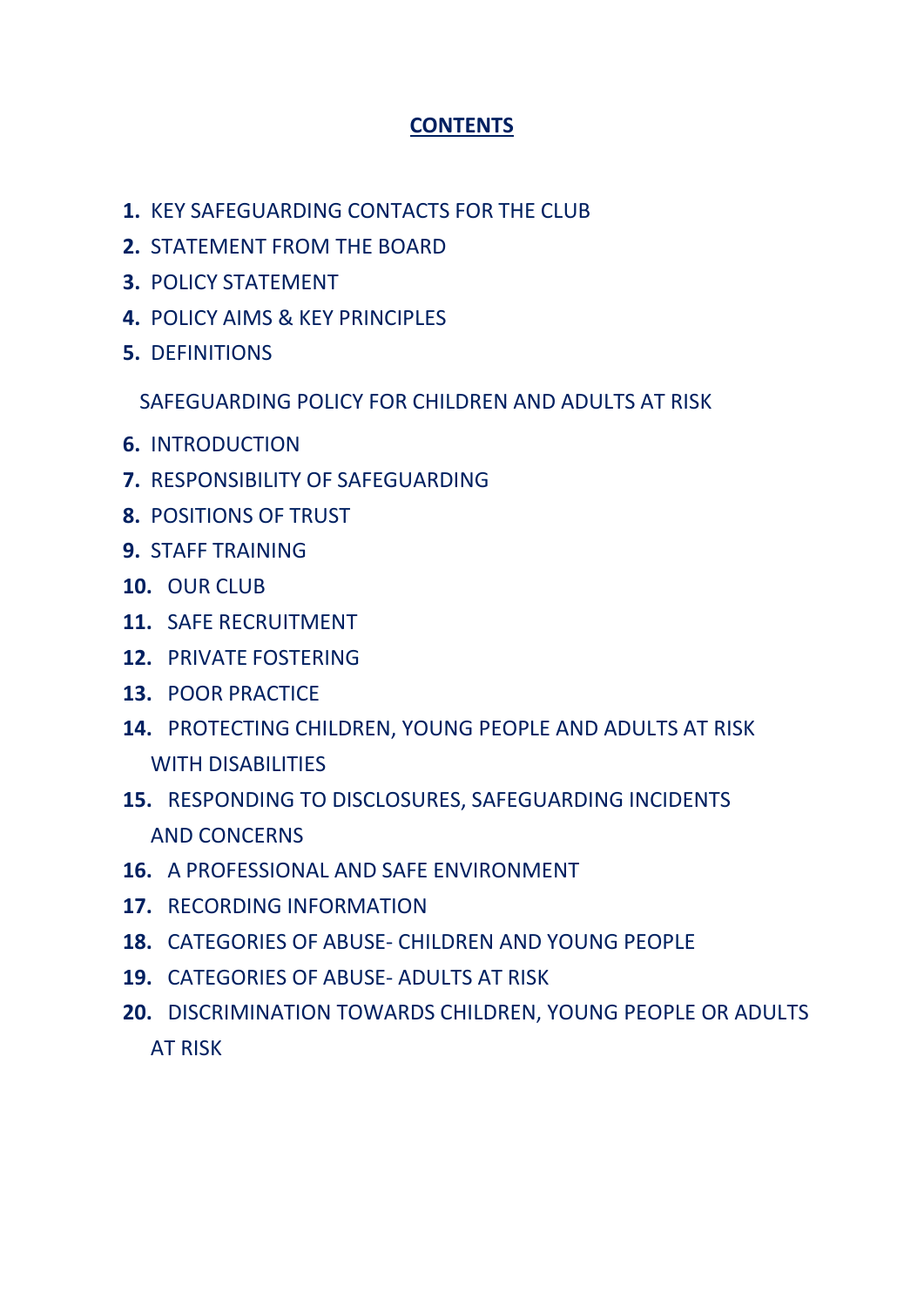- **21.** HAZING
- **22.** RADICALISATION
- **23.** EXTREMISM
- **24.** PREVENT
- **25.** SEXTING
- **26.** INFATUTATIONS
- **27.** NON-RECENT ABUSE
- **28.** CONFIDENTALITY
- **29.** ALLEGATIONS AGAINST STAFF
- **30.** APPENDICES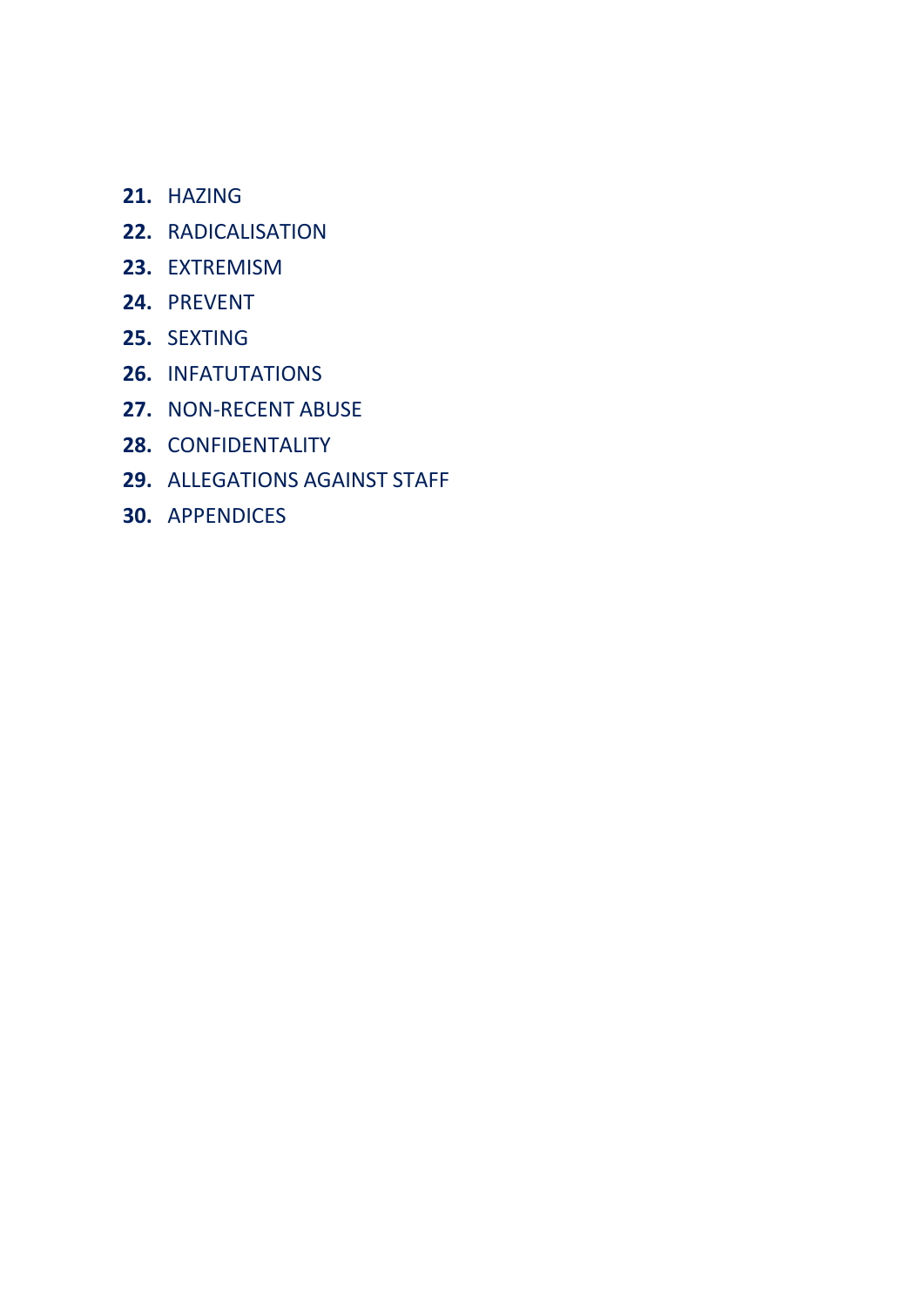## **1. KEY SAFEGUARDING CONTACTS FOR THE CLUB**

The operational delivery of safeguarding is coordinated by our Senior Safeguarding Manager and is supported through designated safeguarding officers in various departments. Each DSO is responsible for providing expertise and supporting the promotion and awareness raising of safeguarding.

#### **SENIOR SAFEGUARDING MANAGER**

#### **EMMA SMITH**

[emmasmith@pompeyfc.co.uk](mailto:emmasmith@pompeyfc.co.uk)

07824 415959

Our Senior Safeguarding Manager is the key point of contact should any safeguarding concerns arise within the club at any time including match days or when events take place on site. This can be directly or via designated safeguarding officers from the relevant department.

## **DESIGNATED SAFEGUARDING OFFICERS**

Designated safeguarding officers are responsible for ensuring safeguarding is a key priority within their own departments as well as being a point of contact should any safeguarding concerns. DSO's have a duty to accurately record safeguarding concerns or allegations and report them to the club Safeguarding manager.

### **ACADEMY**

#### **Tom Watkins** – [tomwatkins@pompeyfc.co.uk](mailto:tomwatkins@pompeyfc.co.uk)

The Academy Designated Safeguarding Officer is the lead point of contact should any concerns arise within the Academy and is responsible for maintaining accurate records of any safeguarding incidents or concerns within this department and discussing these with the Senior Safeguarding Manager on a regular basis.

The Senior Safeguarding Manager and Academy DSO will work closely together in regard to safeguarding within this department.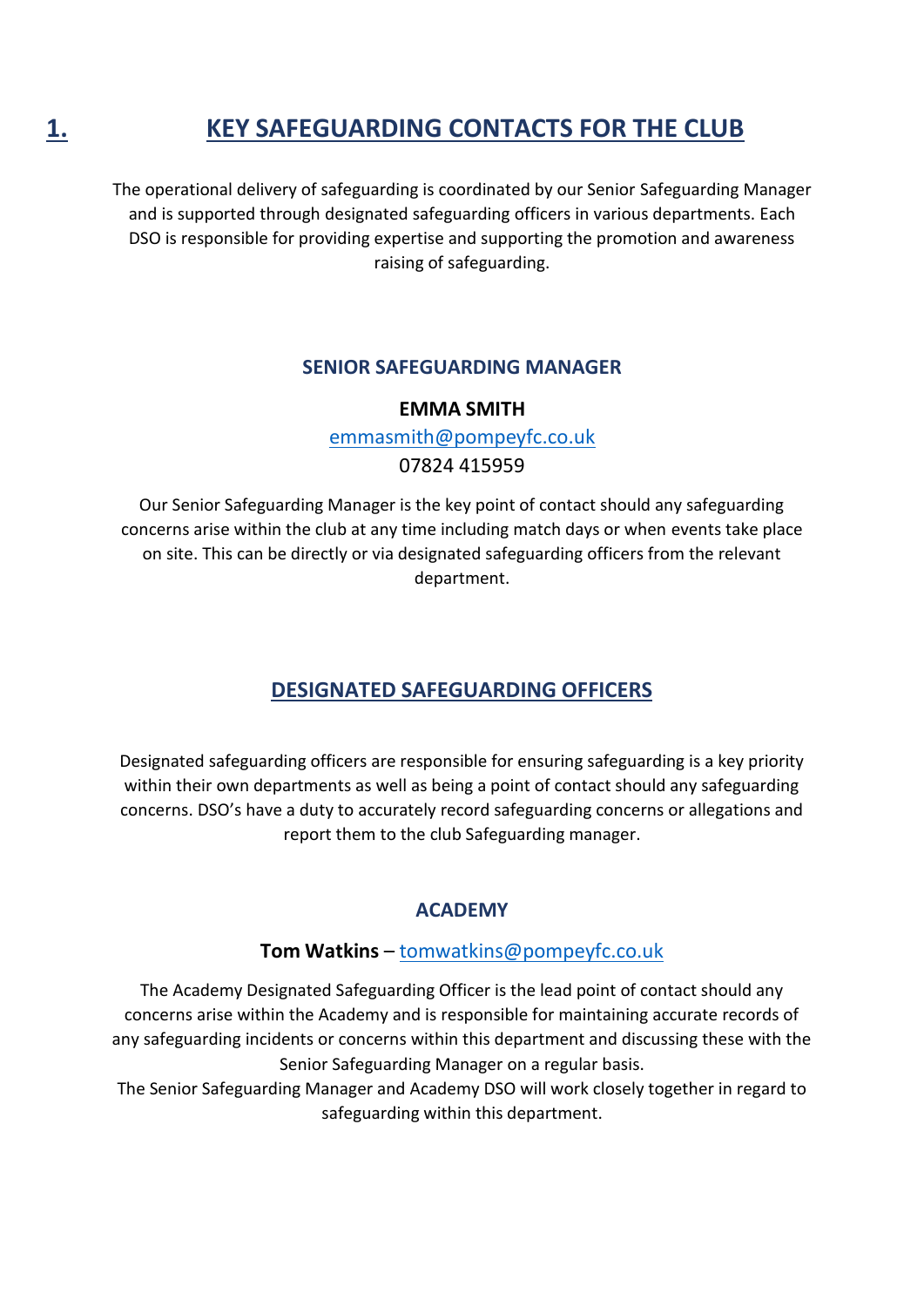#### **MATCH DAY AND STADIUM OPERATIONS**

#### **Marie Stedman**- [mariestedman@pompeyfc.co.uk](mailto:mariestedman@pompeyfc.co.uk)

#### **HOSPITALITY**

#### **Michelle Alders**- [michellealders@pompeyfc.co.uk](mailto:michellealders@pompeyfc.co.uk)

#### **MEDIA/COMMERCIAL**

**Neil Weld**- [neilweld@pompeyfc.co.uk](mailto:neilweld@pompeyfc.co.uk)

#### **POMPEY IN THE COMMUNITY**

Pompey in the Community are PFC's charitable partner with whom the club has a very close working relationship.

PITC has its own comprehensive safeguarding policies and procedures in place. For match-day activities or other club-related activity, all staff working in PITC will operate according to the club's safeguarding policy and procedures where necessary.

**Clare Martin**- [clare.martin@pompeyitc.org.uk](mailto:clare.martin@pompeyitc.org.uk)

### **POMPEY WOMEN & POMPEY HISTORY SOCIETY**

Both Pompey Women and Pompey History Society agree to adopt the clubs safeguarding policies and procedures where appropriate within the organisations.

**Bill Griffiths**- [pfcladiesclubsec@gmail.com](mailto:pfcladiesclubsec@gmail.com)

## **If you wish to send an e-mail to the club in relation to safeguarding but do not want to direct this to a particular individual, please use the below contact email address**

[safeguarding@pompeyfc.co.uk](mailto:safeguarding@pompeyfc.co.uk)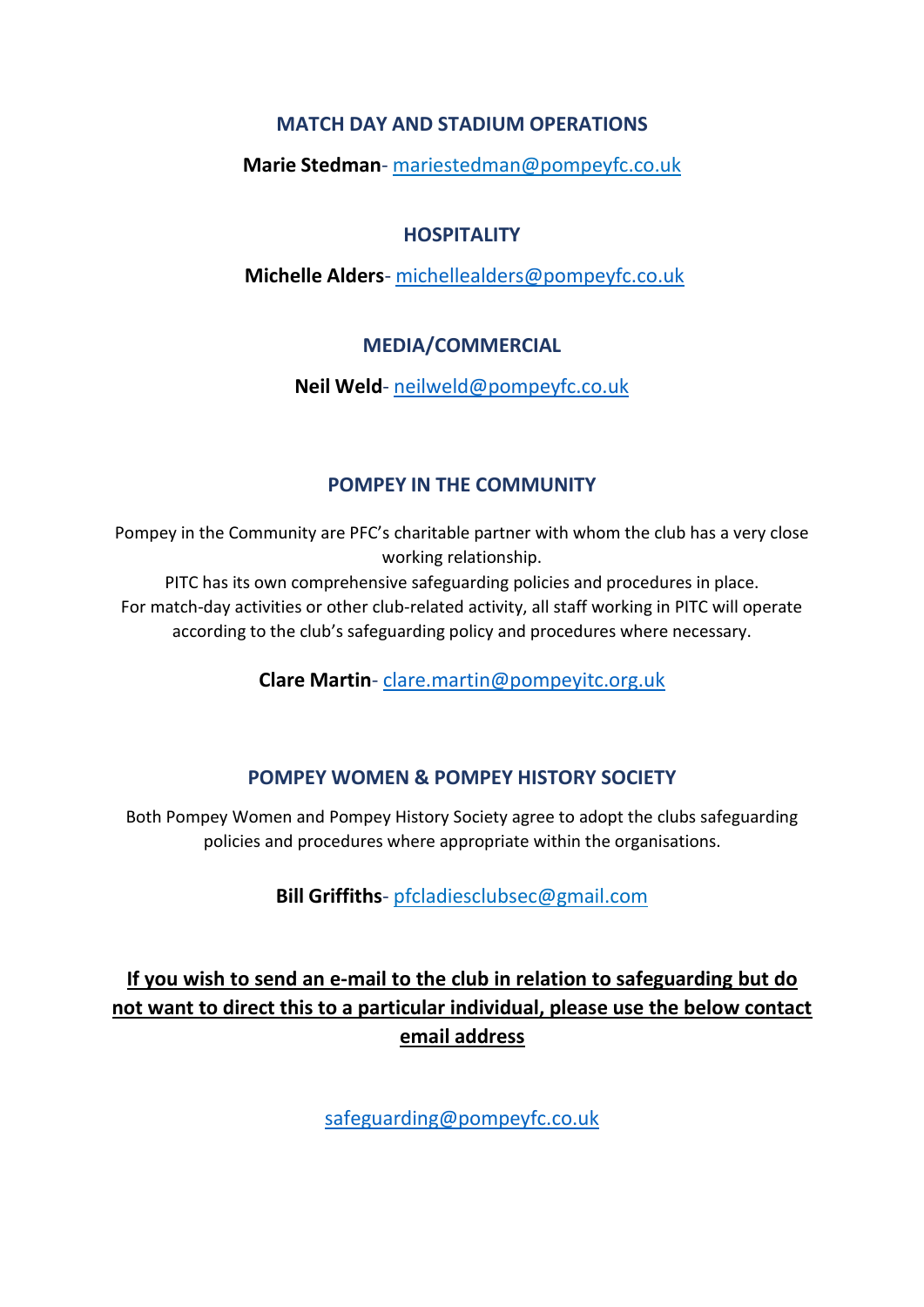## **2. STATEMENT FROM THE BOARD**

#### **ANDREW CULLEN, CEO**

**'The Board, Directors, CEO and Senior Management at Portsmouth Football Club are fully committed to the safeguarding and welfare of children, young people and adults at risk.**

**We acknowledge and accept that we have a responsibility for the safety and well-being of children, young people or adults at risk that take part in any activity at our club. Children, young people and adults at risk all have the right to be protected from abuse, regardless of their gender, race, disability, sexual orientation, religion, belief or age.**

**All staff, players and volunteers are expected to share our commitment and to promote and support the establishment of a safe, enjoyable and inclusive environment for everybody.**

**Safeguarding is everyone's business and we will do our utmost to establish a culture of safeguarding vigilance across Portsmouth Football Club".**

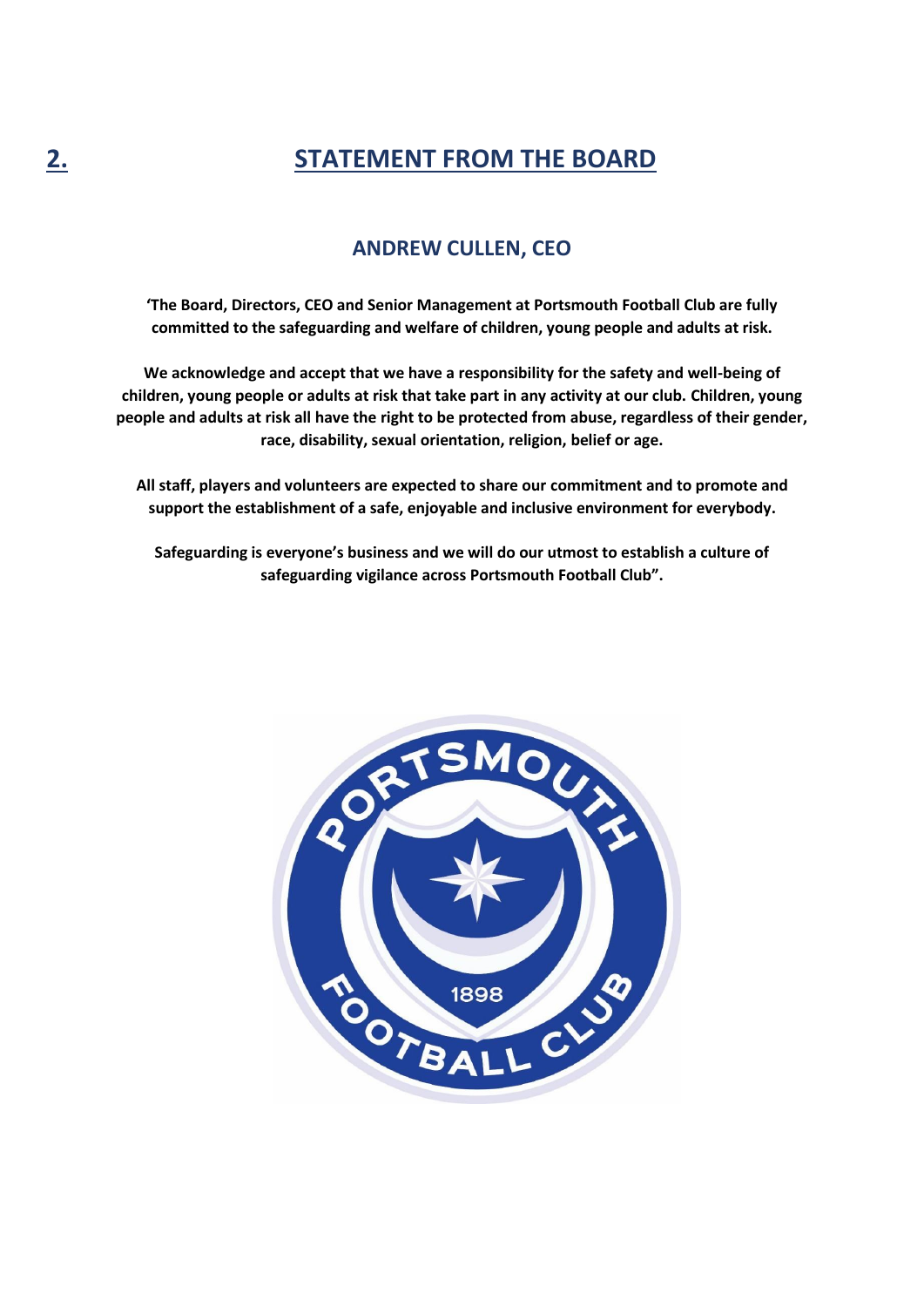## **3. POLICY STATEMENT**

- This policy states the current commitment of Portsmouth FC in regard to safeguarding of children, young people and adults at risk.
- Portsmouth Football Club has a role to play in safeguarding the welfare of all children, young people and adults at risk by protecting them from physical, sexual, or emotional harm and from neglect or bullying.
- We acknowledge that every child, young person or adult at risk who plays or participates in football should be able to take part in an enjoyable and safe environment and be protected from poor practice and abuse. Portsmouth Football Club recognises that this is the responsibility of every adult involved in our club.
- We believe everyone has a responsibility to promote the welfare of all children, young people and adults at risk to keep them safe and practise in a way that protects them.
- We are committed to ensuring that any club related activity will be in a safe environment, where children, young people and adults at risk are protected from harm or abuse whilst under our care.

Portsmouth Football Club will meet its commitment to keeping children and adults at risk safe by;

- Listening to them and respecting them
- Appointing a Senior Safeguarding Manager and a member of the board (who will take the lead responsibility for Safeguarding)
- Making sure all staff and volunteers understand and follow the safeguarding procedures.
- Ensuring children, young people, adults at risk and their families know about the Club's safeguarding policies and what to do if they have a concern.
- Building a safeguarding culture where staff, volunteers, children and adults at risk know how they are expected to behave and feel comfortable about sharing concerns.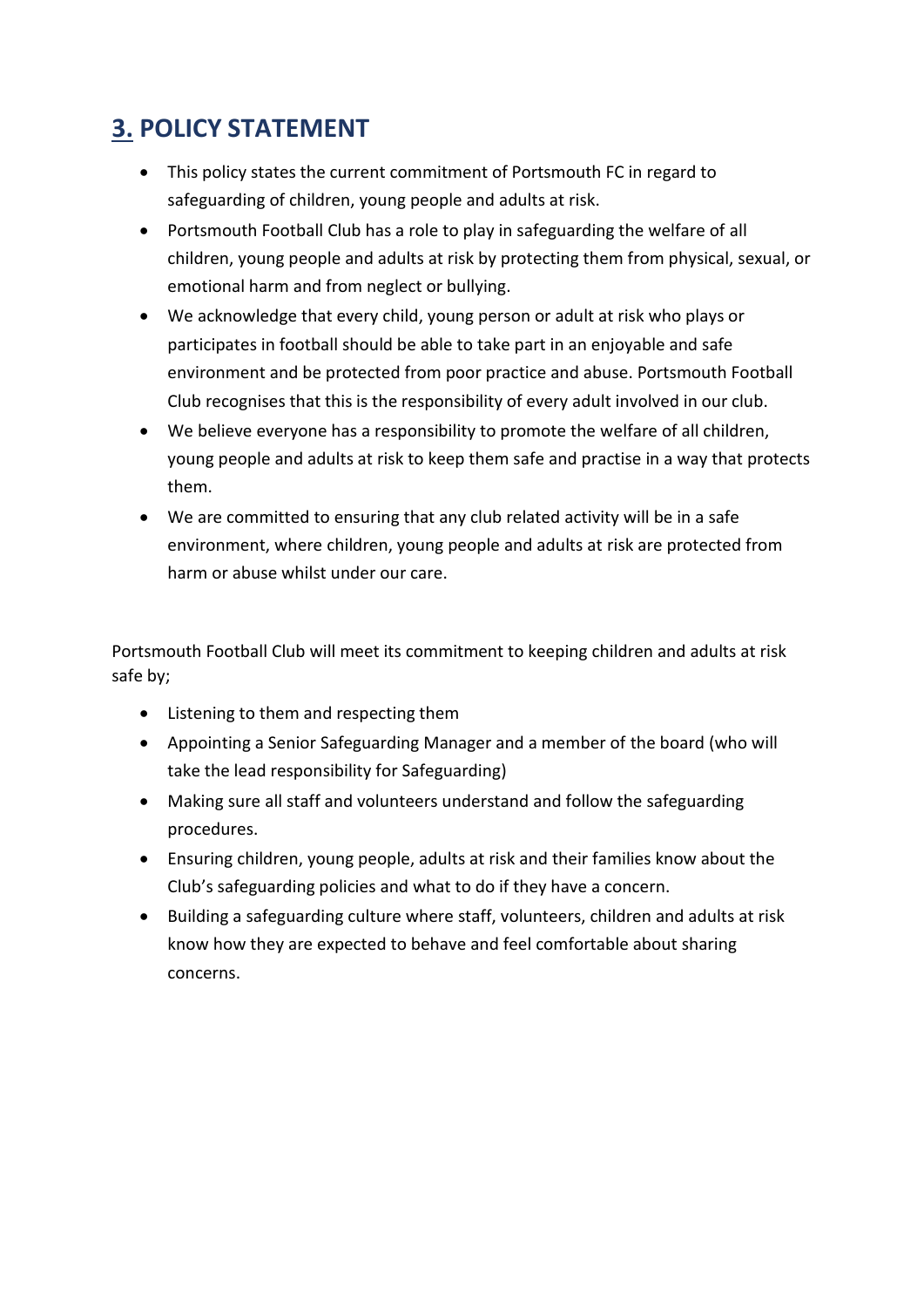## **4. POLICY AIMS**

- To ensure that regardless of age, gender, religion or beliefs, ethnicity, disability, sexual orientation or socio-economic background, all children, young people, and vulnerable adults have a positive and enjoyable experience with all their activities given by the football club.
- To demonstrate the club's commitment to safeguarding of children and adults at risk.
- To promote best practice around safeguarding.
- To encourage a partnership between parents/carers of children associated with the club.
- To ensure all children and adults at risk feel safe in all our activities.
- Provide relevant safeguarding guidance and training for staff, players and volunteers.
- Allow staff/volunteers to make informed and confident responses to specific safeguarding issues.

## **KEY PRINCIPLES**

There are six key principles of the clubs safeguarding policy, these are;

- The welfare of children and adults at risk is, and must always be, the paramount consideration.
- All children, young people and adults at risk have a right to be protected from all forms of abuse and discrimination regardless of their age, sex, gender reassignment, ability or disability, race, nationality or racial origin, religion or belief, culture, language, heritage, or sexual orientation.
- If a disclosure of a safeguarding issue is made to a club staff member, an assurance of confidentiality cannot be given. We have a duty to report concerns, explain to the individual that you will need to tell some people, but only those whose job it is to protect them.
- All suspicions and allegations of abuse will be taken seriously and responded to swiftly and appropriately.
- Good staff training is vital to ensure staff protect both children, adults at risk and themselves effectively, including types of abuse (see Appendix 1)
- Working in partnership with other organisations, children, young people and adults at risk and their parents/carers is essential.

**The club recognises that ensuring these six key principles are followed is the responsibility of every adult involved in the club.**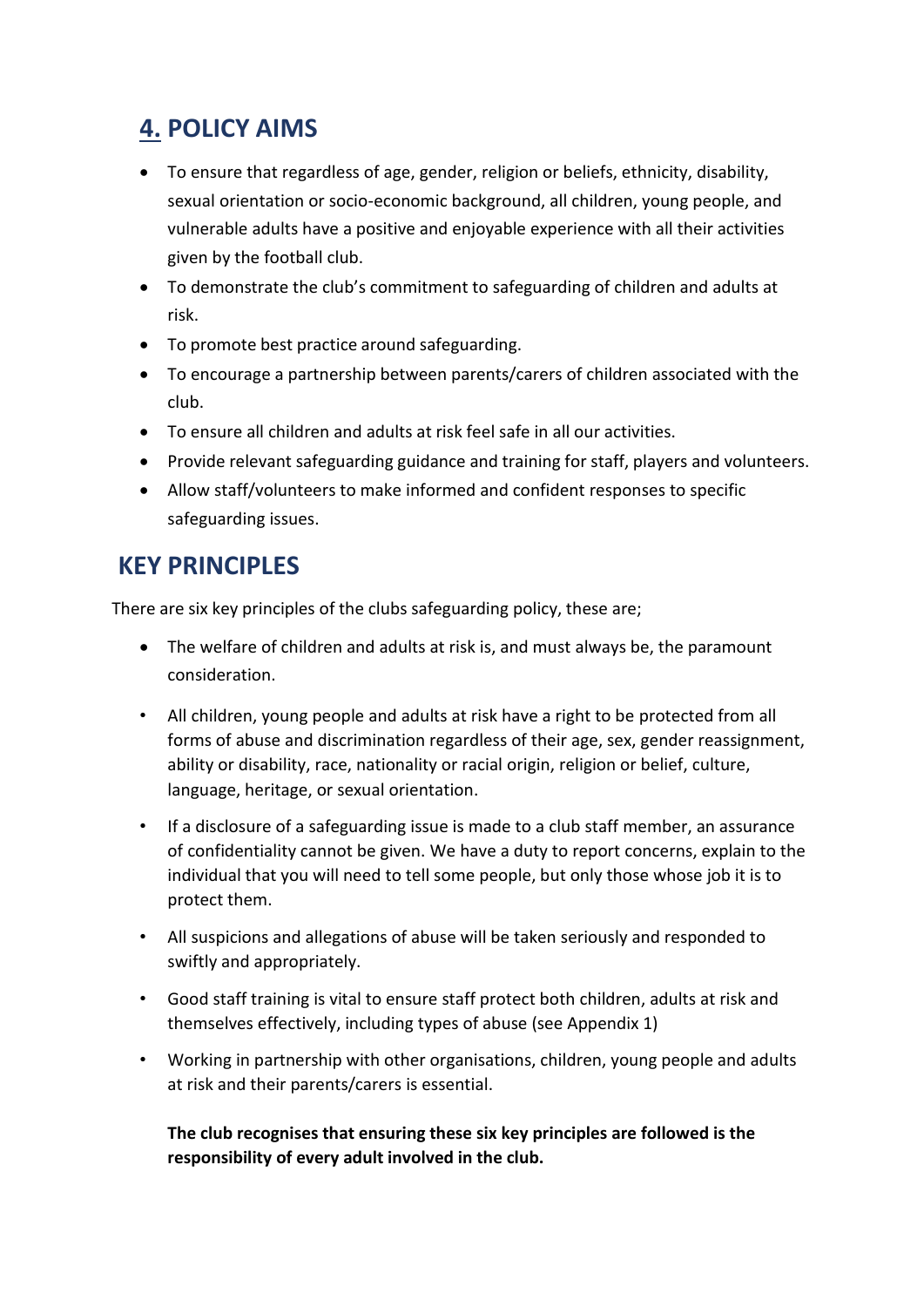## **5. DEFINITIONS**

#### **Safeguarding children, young people and adults at risk**

• The action taken to promote their welfare and protect them from harm. This means the process of protecting children, young people and adults at risk from abuse and maltreatment, preventing harm to their health or development, ensuring they grow up with the provision of safe and effective care and taking action to enable them to have the best outcomes.

#### **Children and young people**

• Any person under the age of 18.

#### **Adults at risk**

• An adult at risk of abuse can be anyone over the age of eighteen, including those attending our site, staff or volunteers Whilst personal characteristics may make an individual more vulnerable i.e., disability and communication difficulties, it is the situation around an individual which may increase risk or place them at potential risk of harm. It is therefore vital to be open to the possibility that any adult may be at risk and that this can be temporary or on-going depending on the support and protective factors around them.

#### **Staff**

• Refers to all those working for or on behalf of the club, full time or part time, temporary or permanent, in either a paid or voluntary capacity.

#### **Activity**

• Any activity or series of activities, arranged by or in the name of Portsmouth Football Club, for children, young people or adults at risk or to be attended by these individuals.

**DSO**

• Designated Safeguarding Officer

**CEO**

• Chief Executive Officer

#### **SSM**

- Senior Safeguarding Manager **PITC**
- Pompey in the Community

#### **PFCW**

- Portsmouth Football Club Women's Team **PHS**
- Pompey History Society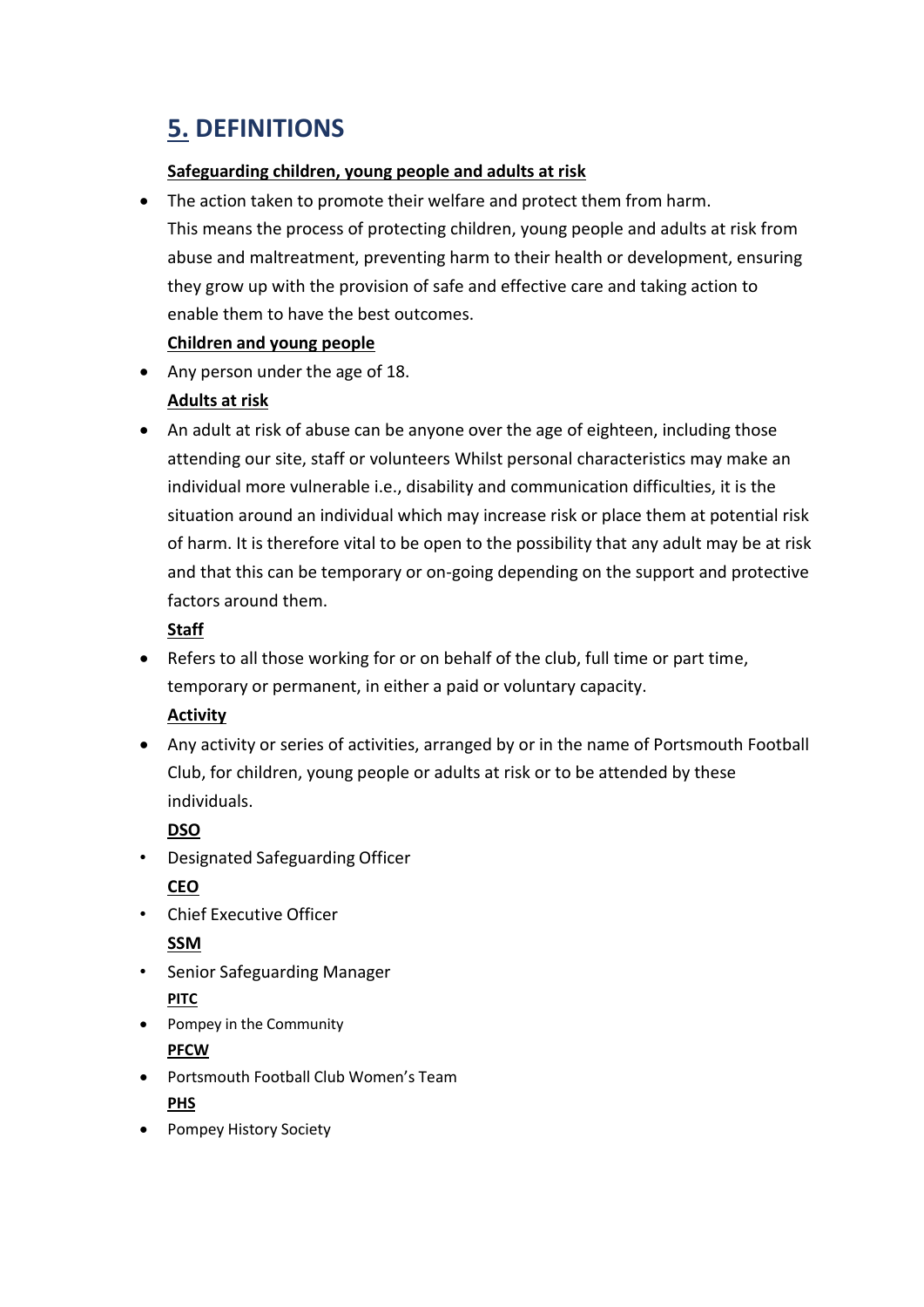## **SAFEGUARDING CHILDREN AND ADULTS AT RISK POLICY**

## **6. INTRODUCTION**

- This policy covers children, young people and adults at risk who are either playing for the club, attending matches at Fratton Park or other designated home grounds (e.g., training ground) or involved in other activity at the club.
- We acknowledge that every child, young person and adults at risk who plays or participates in football should be able to take part in an enjoyable and safe environment and be protected from poor practice and abuse. Portsmouth Football Club recognises that this is the responsibility of every adult involved in our club.
- The clubs safeguarding policy and procedures shall also apply to any external agencies or contractors that work on site on behalf of the club. A summary of the six key principles and club safeguarding information will be given to any contractor on commencement of a job or role.

The club shall be made aware of recruitment procedures for any agency contracted to provide services to the club and must be satisfied that safeguarding forms a key part of their recruitment processes.

- The club will strive to achieve a culture in which safeguarding practice is understood, discussed openly and for all involved with the club to be aware of the role they have in ensuring that all children, young people, adults at risk, themselves and their colleagues are kept safe from harm.
- It is important to understand that both children and adults at risk need safeguarding, but that there are different approaches to take.

Children and adults at risk can experience different types of harm and abuse.

The statutory guidance, 'Working Together to Safeguard Children', states that "anyone who has concerns about a child's welfare should make a referral to local authority children's social care and should do so immediately if there is a concern that the child is suffering significant harm or is likely to do so."

This guidance does not pose an absolute legal requirement to comply, but it does require organisations to take it into account and, if they depart from it, to have clear reasons for doing so.

An important difference between safeguarding adults and children is an adult's right to self-determination. Adults may choose not to act at all to protect themselves, but the law may intervene for example where an adult is assessed to lack capacity in that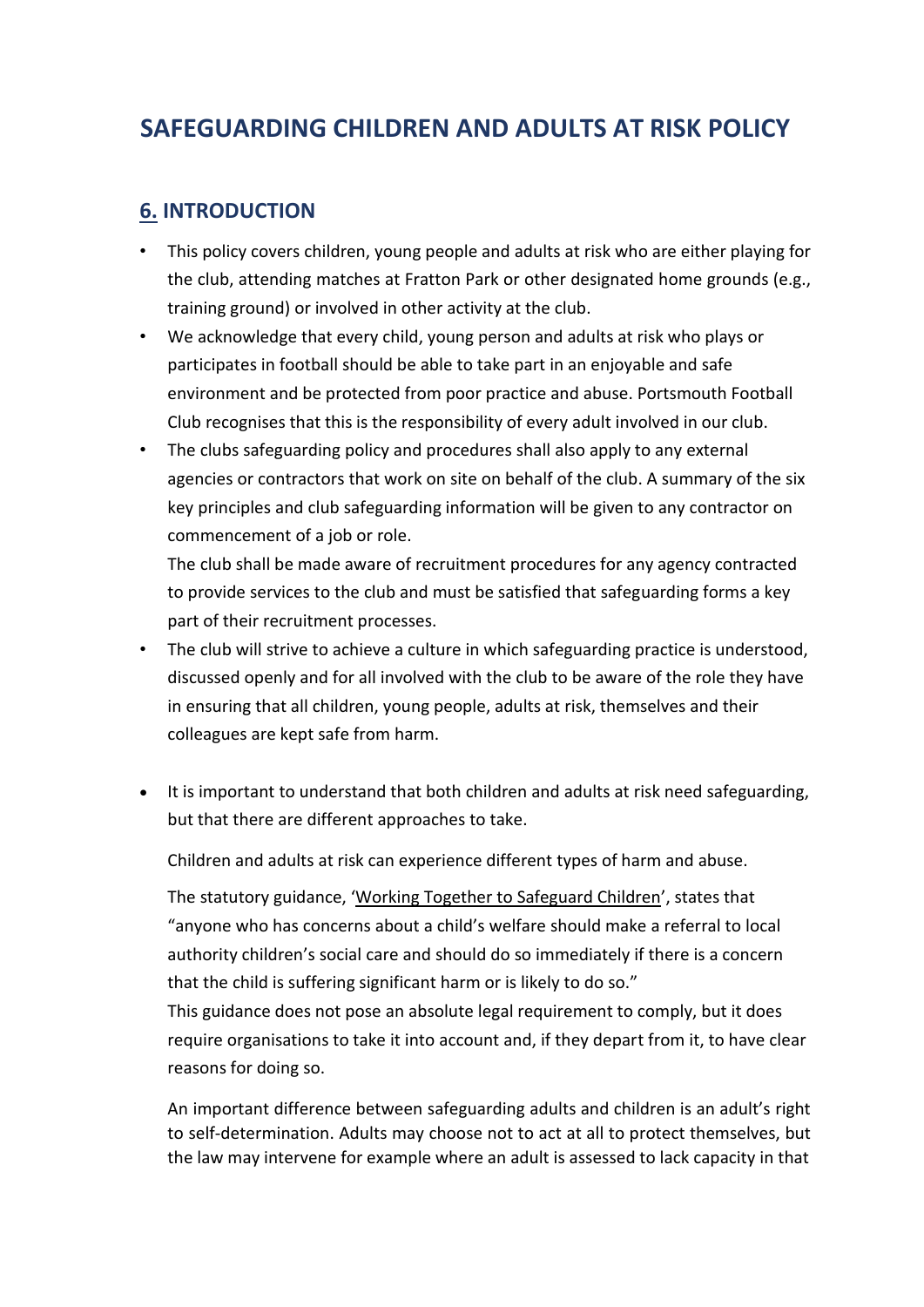area or where the circumstances may extend to children such as when they are living within the same household.

## **7. RESPONSIBILITY OF SAFEGUARDING**

- Report your concerns about the welfare of a child, young person or adult at risk. Safeguarding is everyone's responsibility if you are worried about a person it is important that you report your concerns – no action is not an option.
- To ensure best practice at all times, staff must be fully aware of this safeguarding policy and procedures and their responsibilities. All staff have a duty of care to keep children and adults at risk safe; this can be exercised through the development of considered, respectful, caring and professional practice adults and children and adults at risk.
- All safeguarding concerns should be reported to the Designated Safeguarding Officer for that department and then also to the Senior Safeguarding Manager. Any safeguarding concerns must be reported within 24 hours following the identification of a concern.

## **8. POSITIONS OF TRUST**

Any person responsible for a child, young person or adult at risk, whether solely or jointly, is in a position of trust which requires behaviour in accordance with this policy. These individuals must demonstrate maturity, integrity and a good judgment whilst working with children and adults at risk.

Examples of positions of trust include (but are not limited to):

- A head of department
- Member of community staff or volunteer
- Coaching staff
- Team manager
- Scout
- Physiotherapist
- Driver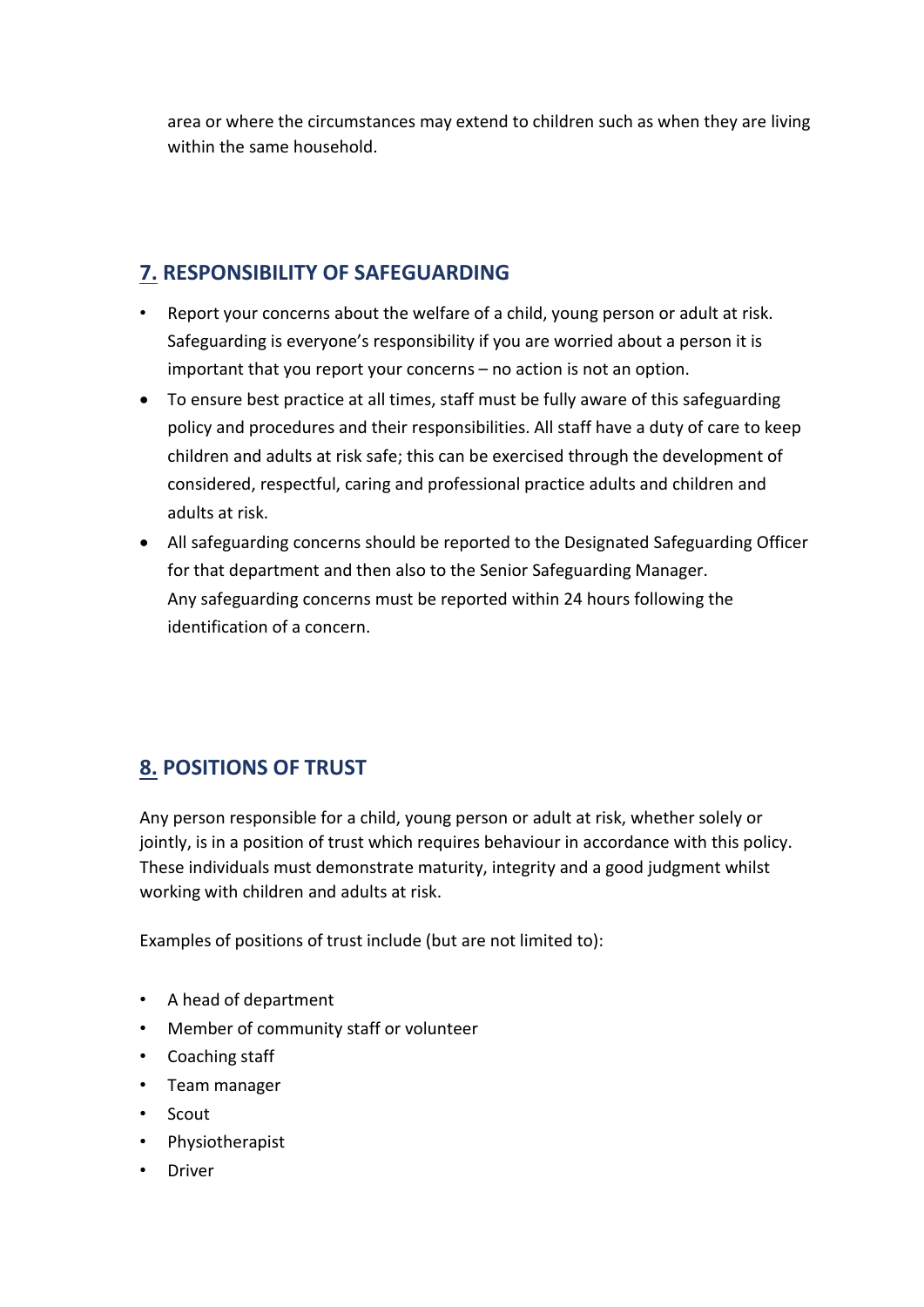- Learning mentor/tutor
- Any staff engaged in matchday activity that includes children, young people or adults at risk i.e., Stewards, supervising mascots, hospitality staff, media.

### **9. STAFF TRAINING**

- All staff working with children, young people and adults at risk will receive safeguarding training as part of their induction process and will undergo a period of supervision. They will also be provided with ongoing safeguarding training, awareness and support suitable to their role.
- All staff working in direct contact with children will be required to complete the FA Safeguarding Children workshop and obtain a certificate of this training.
- All details of those having achieved training both mandatory and role specific will be retained by our HR and safeguarding department.
- All DSOs are to receive detailed training on the Myconcern system and ensure this is shared with the relevant staff within their departments and that they are confident in using this to report any concerns as necessary.
- The club commits to ensure that staff are fully aware and understand their responsibilities under safeguarding legislation and are required to take relevant training and education courses in conjunction with football governing bodies.

## **10. OUR CLUB**

- This policy applies to all staff and board members of the club. The Football Association's child protection regulations apply to everyone involved in football whether in a paid or voluntary capacity. Consequently, volunteers working at the club are regarded as staff members for the purposes of this policy. This policy is subject to all relevant current legislation and statutory guidance in regard to safeguarding.
- Club CEO is responsible for all aspects of the club and to ensure safeguarding is a key priority at board level reporting into the board member with the responsibility for safeguarding.
- The SSM is responsible for providing club wide leadership that assists in delivering the safeguarding strategy, vision, values, priorities and policies and to communicate this regularly to directors and heads of department or when safeguarding issues arise.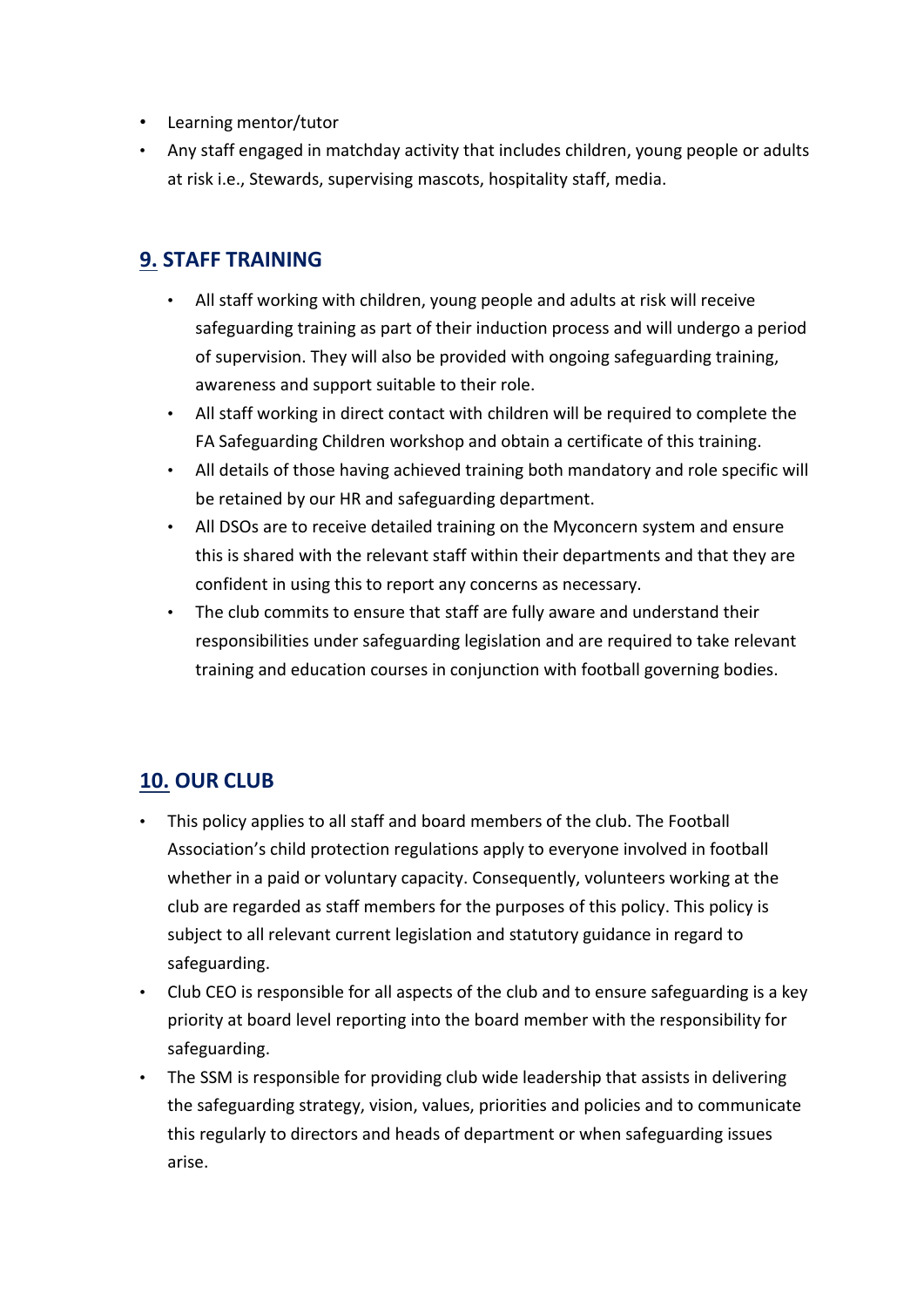- The club have a Safeguarding consultant upon whom the CEO and safeguarding team can refer to for advice and assistance where necessary.
- Safeguarding will be a standard agenda item at all board meetings and the CEO will receive a report for this produced by the SSM.
- The SSM will lead a committee which will meet periodically to review safeguarding matters across the club, PITC, PFCW and PHS. The other core members of the committee will be; DSO of Academy DSO of Stadium & Matchday Operations Head of Education Head of HR Head of Inclusion Club Secretary DSO Head office DSO Hospitality DSO PITC or representative DSO PFCW & PHS or representative
- The club does not have the responsibility for investigating suspicions or allegations of abuse but, under the direction of the SSM, it will notify the appropriate agencies such as the Local Authority Designated Officer, or the EFL so that they can investigate and/or take any necessary actions. If any person, about whom an allegation is made, is involved in football then a referral will be made to the FA Case Investigation Team.
- If there are any concerns regarding the conduct of another adult within the club, these should be reported to the Senior Safeguarding Manager or relevant Designated Safeguarding Officer.

For any concerns regarding the Senior Safeguarding Manager, these should be reported to the Chief Executive.

## **11. SAFE RECRUITMENT**

Portsmouth Football Club have a safe recruitment policy and process in place to be able to reduce the risk to children, young people and adults at risk from any person the club employs in either a paid, agency or voluntary capacity.

• The Senior Safeguarding Manager will work closely with the Human Resources department on all aspects of safe recruitment and keeping these policies up to date.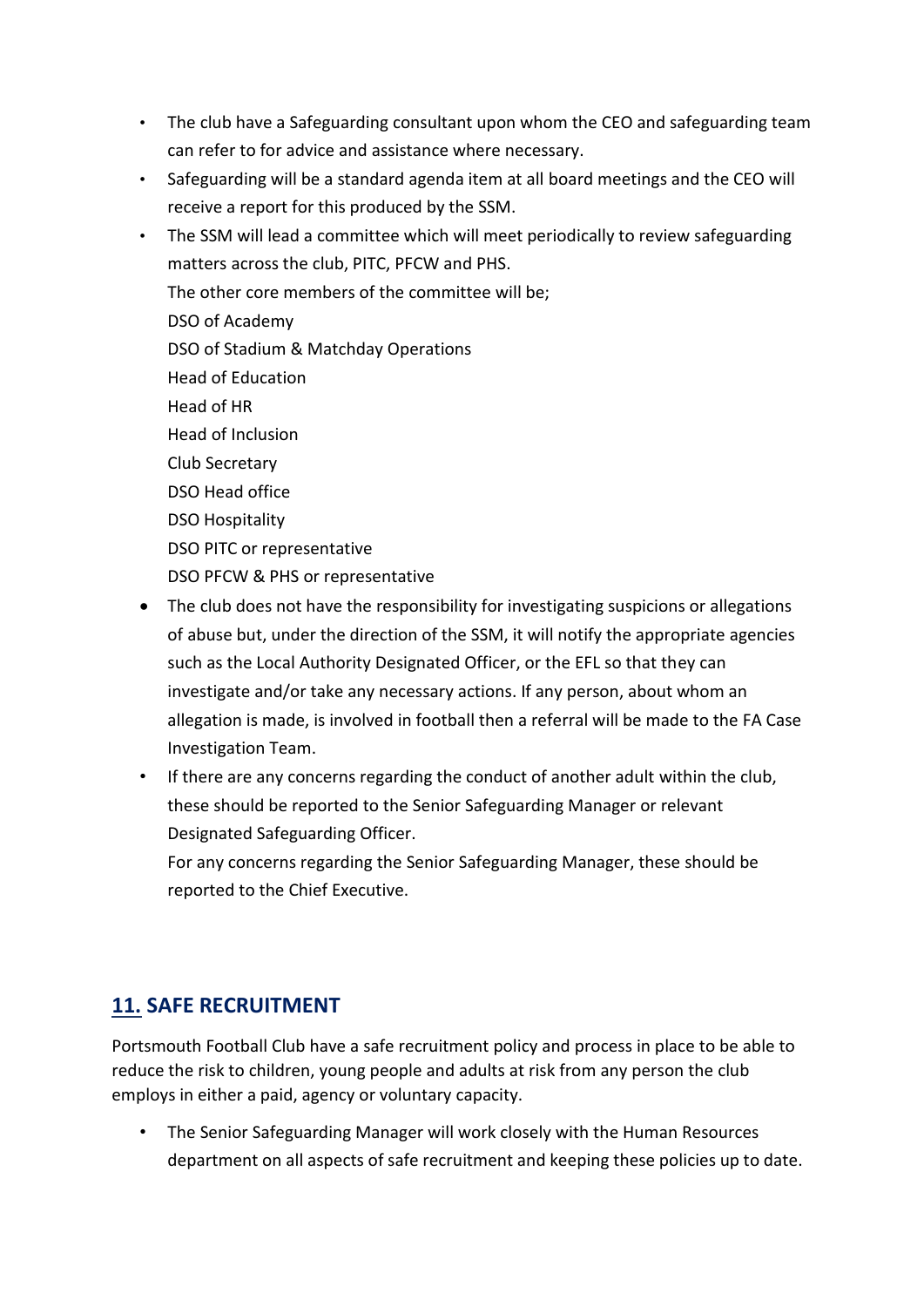- Any positions for work involving 'regulated activity' while working with children, young people or adults at risk, will be subject to a satisfactory Enhanced Disclosure Barring Service (DBS) check and appropriate references as stated below.
- The club's safer recruitment policy sets out our practice to ensure all staff and volunteers are suitable to work with children, young people and adults at risk. As part of our safer recruitment policy we ask every successful candidate to give their consent for us to obtain two written references and to provide us with documentary proof of qualifications.
- The successful candidate will also be subject to an appropriate level of DBS check in relation to the role along with completing a self-declaration form as part of the recruitment process.
- Any offer of employment will be conditional on these requirements being satisfactory.

## **12. PRIVATE FOSTERING**

A privately fostered child is a child under the age of 16 (or 18 if disabled) who is cared for by an adult who is not a parent or close relative, where the child is to be cared for within that home for 28 days or more.

Close relative is defined as ' a grandparent, brother, sister, uncle or aunt (whether of the full blood or half blood or by marriage or civil partnership) or step-parent'.

A child who is looked after by a local authority or placed in a children's home, hospital or school is excluded from the definition.

In a private fostering arrangement, the parent still holds parental responsibility and agrees the arrangement with the private foster carer.

A child (as per the definition above), placed with a host family for 28 days or more is in a private fostering arrangement and therefore the club will ensure that the local authority is informed and work together with them to make sure the legislative and local procedural requirements are met.

## **13. POOR PRACTICE**

Poor practice takes place whenever staff fail to provide a good standard of care and support within their working practice and, when this is allowed to continue, can cause harm, or become abuse.

Any case of poor practice will be taken seriously and dealt with using appropriate action. It may be that a person is not aware that poor practice or abuse is taking place due to them believing the behaviour is acceptable.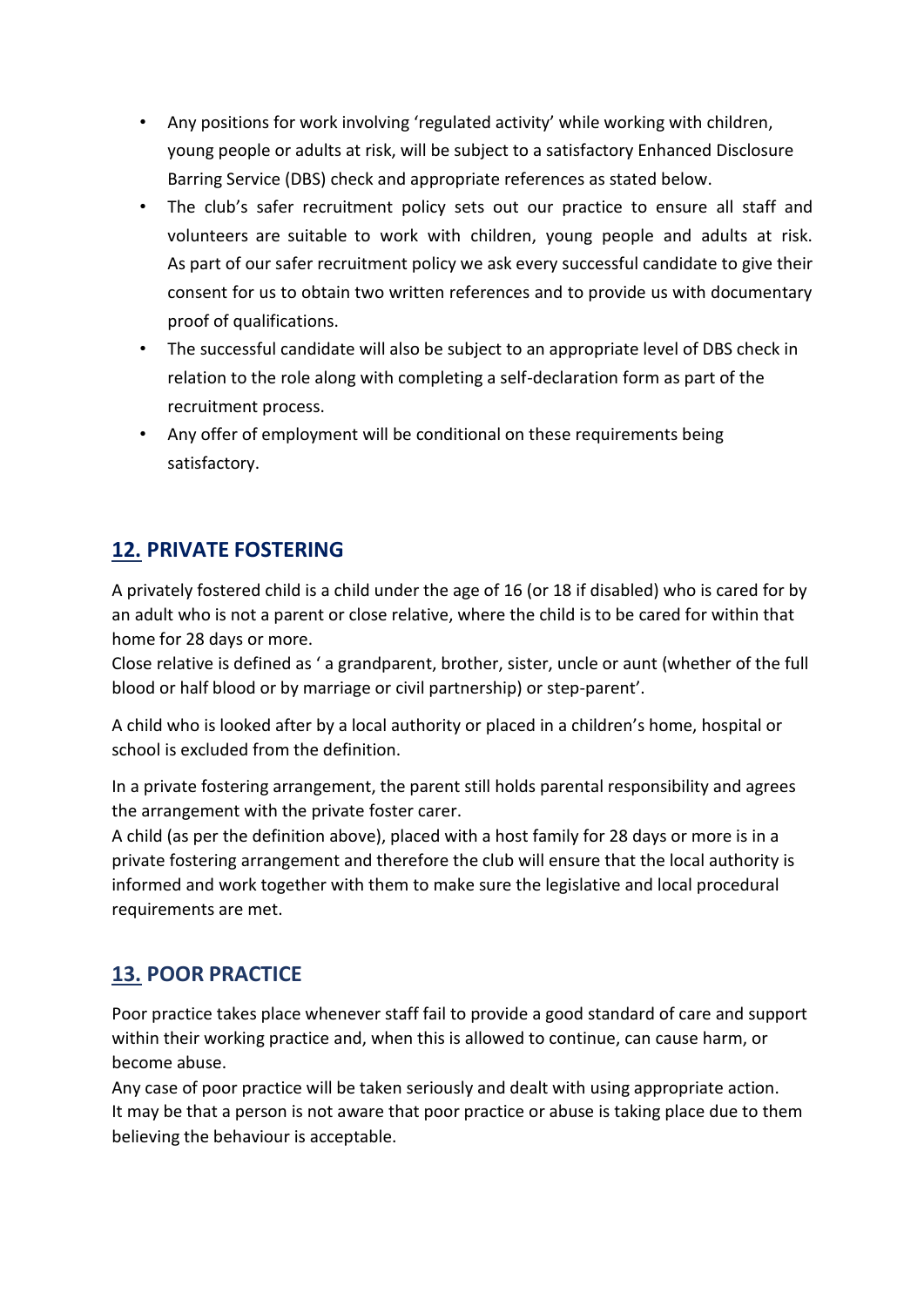The Affiliated Football's Safeguarding Children Policy and Procedures defines poor practice as follows;

- When insufficient care is taken to avoid injuries (e.g., by excessive training or inappropriate training for the age, maturity, experience and ability of players)
- Allowing abusive or concerning practices to go unreported (e.g., a coach who ridicules and criticizes players who make a mistake during a match)
- Allowing hazing practices to go unreported.
- Placing children or young people in potentially compromising and uncomfortable situations with adults (e.g., inappropriate use by a coach of social media with a young player(s))
- Ignoring health and safety guidelines (e.g., allowing young players to set up goal posts unsupervised by adults)
- Failing to adhere to the club's codes of practice (e.g., openly verbally abusing the referee)
- Giving continued and unnecessary preferential treatment to individuals

## **14. PROTECTING CHILDREN, YOUNG PEOPLE AND ADULTS AT RISK WITH DISABILITIES**

Children, young people and adults at risk with disabilities are at an increased risk of being abused compared with their non-disabled peers and are also less likely to receive the protection and support they need when they have been abused.

For many years children, young people and adults at risk with disabilities were not considered to be vulnerable to abuse, however it is now known that this is not the case and that they are at an increased risk of abuse and the greater the disability, the greater the risk.

There are a number of factors that contribute to this, these include;

- Lack of friends and peer group to support and protect.
- Intimate, physical and/or invasive medical care required. This can make it difficult for a child, young person or adult at risk to know the difference between an acceptable and an unacceptable 'touch'.
- Lack of speech or limited communication, this makes it harder to report abuse.
- Multiple parent/responsible persons making it harder to identify who may be abusing.
- History of being told what to do and not given choices.
- Being dependent on the abuser for a specific or basic need.
- Having medical conditions that are used to explain injuries.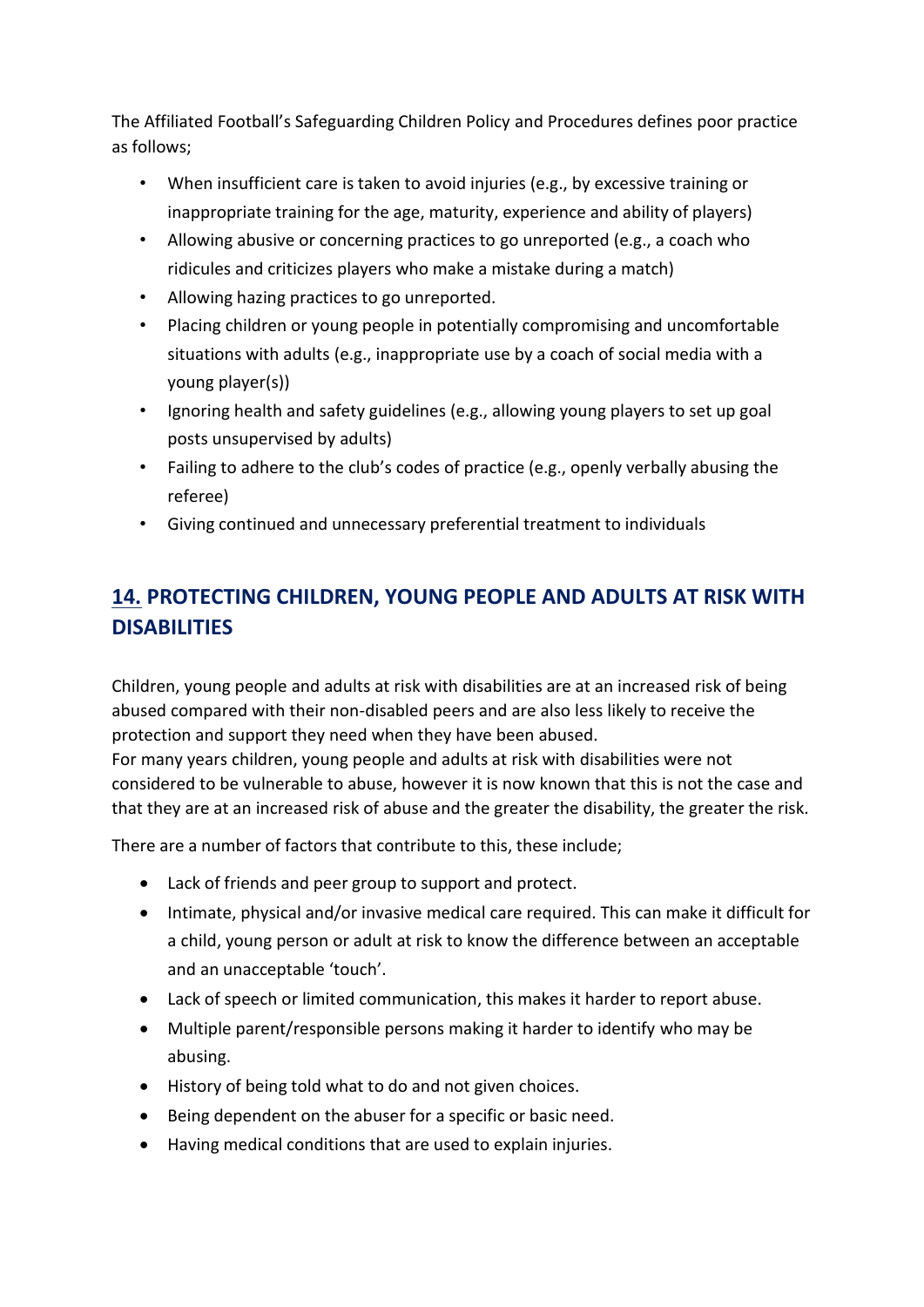Having a disability should not and must not mask or deter an appropriate enquiry where there are child protection concerns.

To ensure our club is accessible to all, we will:

- Provide a welcoming environment for all participants.
- Implement an inclusion and equality policy.
- Take practical steps to ensure that children, young people and adults at risk with disabilities are appropriately and effectively included, including adapting equipment or activities where necessary.

It is important to meet with the child, young person or adult at risk and where necessary their parents/carers in order to;

- understand their needs, including personal or intimate care responsibilities.
- agree how the individual will be supported.
- consider their additional vulnerability.
- ensure that arrangements made address both inclusion and safeguarding requirements.

We need to ensure that children, young people and adults at risk with disabilities are fully protected by providing a safe environment in order to assist them to protect themselves by helping them to speak out.

Everyone must do their best to stop abuse from happening and take responsibility for observing, challenging and reporting poor practice and suspected abuse.

## **15. RESPONDING TO DISCLOSURES, SAFEGUARDING INCIDENTS AND CONCERNS**

A disclosure is the process by which a person starts to share that they have been abused with others.

This can happen in a variety of ways including:

**Directly:** Telling someone what has happened to them **Indirectly:** Inadvertently or deliberately communicating through behaviours, emotions, art, writing, appearance, inquiries or discussions about fears, concerns, or relationships.

It is not the responsibility of anyone within Portsmouth Football Club to decide whether or not abuse has taken place.

All staff and volunteers working within the club have a responsibility to ensure the welfare and safety of all children, young people and adults at risk within their care and to ensure all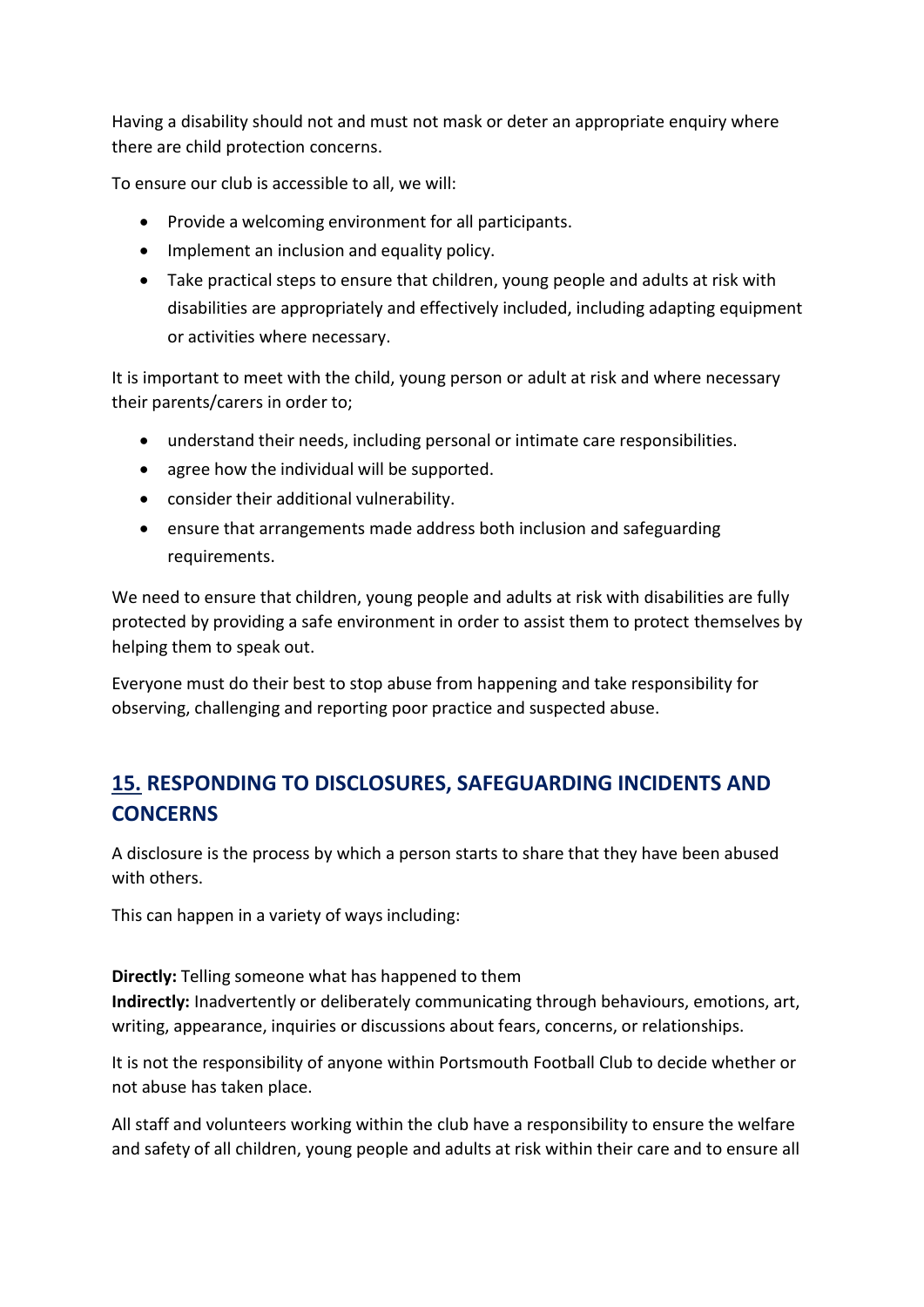allegations or suspicions of abuse and or poor practice are taken seriously and reported immediately.

Children, young people and adults at risk who may be vulnerable are likely to disclose abuse or radicalisation to those they trust and how this is responded to is crucial. It is important to deal with the disclosure as it happens and ensure that the child, young person, or adult at risk needs are met and supported.

When a disclosure is made, it is important to understand that you must not investigate the disclosure yourself. The disclosure must always be taken seriously and dealt with in accordance to the guidance within the club's policies, even if the truth of the disclosure is uncertain.

#### • **Recognise:**

Recognising the signs of abuse or harm can be difficult.

The presence of one or more signs should not be taken as proof that abuse has or is taking place, however staff do not need proof to report a concern. A person may be at increased risk if you fail to report a concern.

As soon as you suspect any kind if abuse or harm you should raise the concern.

#### • **Respond:**

Responding to abuse is vital and you have a responsibility to report any safeguarding concerns to the safeguarding team at the club.

No report of or concern about possible abuse should ever be ignored.

If a child, young person or adult at risk tells you they are experiencing abuse, it is important to reassure them that they have done the right thing in telling you. It is important that you let them know that you are going to have to speak to somebody to ensure they are kept safe.

#### • **Report:**

Staff should ensure the immediate needs of the person disclosing are met and should prioritise their safety and protection above all else.

This may involve contacting emergency services and/or statutory services. If the individual is not in immediate danger, you should follow the club's safeguarding policies and procedures and contact the Designated Safeguarding Officer or Senior Safeguarding Manager.

#### • **Record**

It is vital for staff to make a detailed record of what has been said as soon as possible after the disclosure using the person's own words, once their immediate needs and have been met and the appropriate referrals have been made.

This should include dates, times and quotes.

This will need to be recorded on the clubs MyConcern system.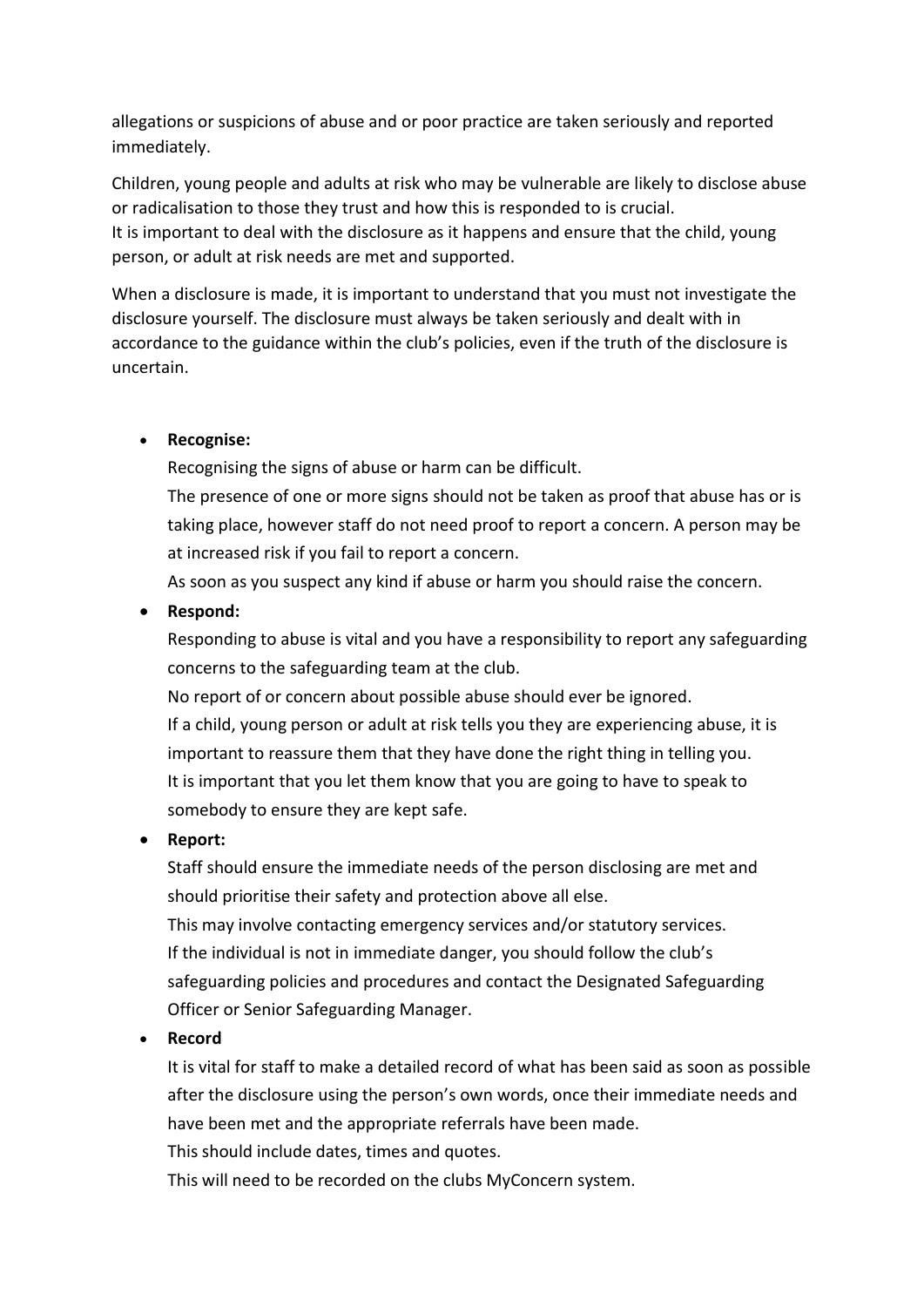Staff should never:

- Make ambitious promises or promise confidentiality.
- Seek details beyond those the person willingly discloses.
- Ask leading questions.
- Give the impression that the person disclosing is to blame.
- Approach the alleged perpetrator of abuse or person whose behaviour and/or actions there are concerns about

Anyone can contact emergency services or make a referral directly to statutory agencies, particularly if they are concerned about a child, young person or adult at risk's immediate safety, if they are having difficulty contacting a member of the Safeguarding Team or if they are concerned that a disclosure or information about a safeguarding concern has not been acted upon appropriately.

## **16. A PROFESSIONAL AND SAFE ENVIRONMENT**

- To ensure a safe environment it is essential that all staff and volunteers working with children, young people and adults at risk have the appropriate training in safeguarding and awareness of child protection.
- All staff should be familiar with the club's safeguarding policies and procedures and follow them at all times.
- Support will be provided to any member of staff who reports or has suspicions of a concern.
- All adults working or volunteering with children, young people and adults at risk are responsible and accountable for the way in which they behave towards them and every individual has the right to be treated with respect and dignity.
- Relationships between an adult staff member and child, young person or adult at risk must maintain clear and appropriate boundaries at all times. They should be supportive and positive towards them and aim to improve the person's skills, development and progress.
- The relationship between any adult any child, young person or adult at risk should focus on the respective activity/ event.
- Always work in an open environment and encourage open communication. Avoid all private and unobserved situations.
- Make the experience of the sporting activity fun and enjoyable. Promote fairness and confront and deal with any bullying situations.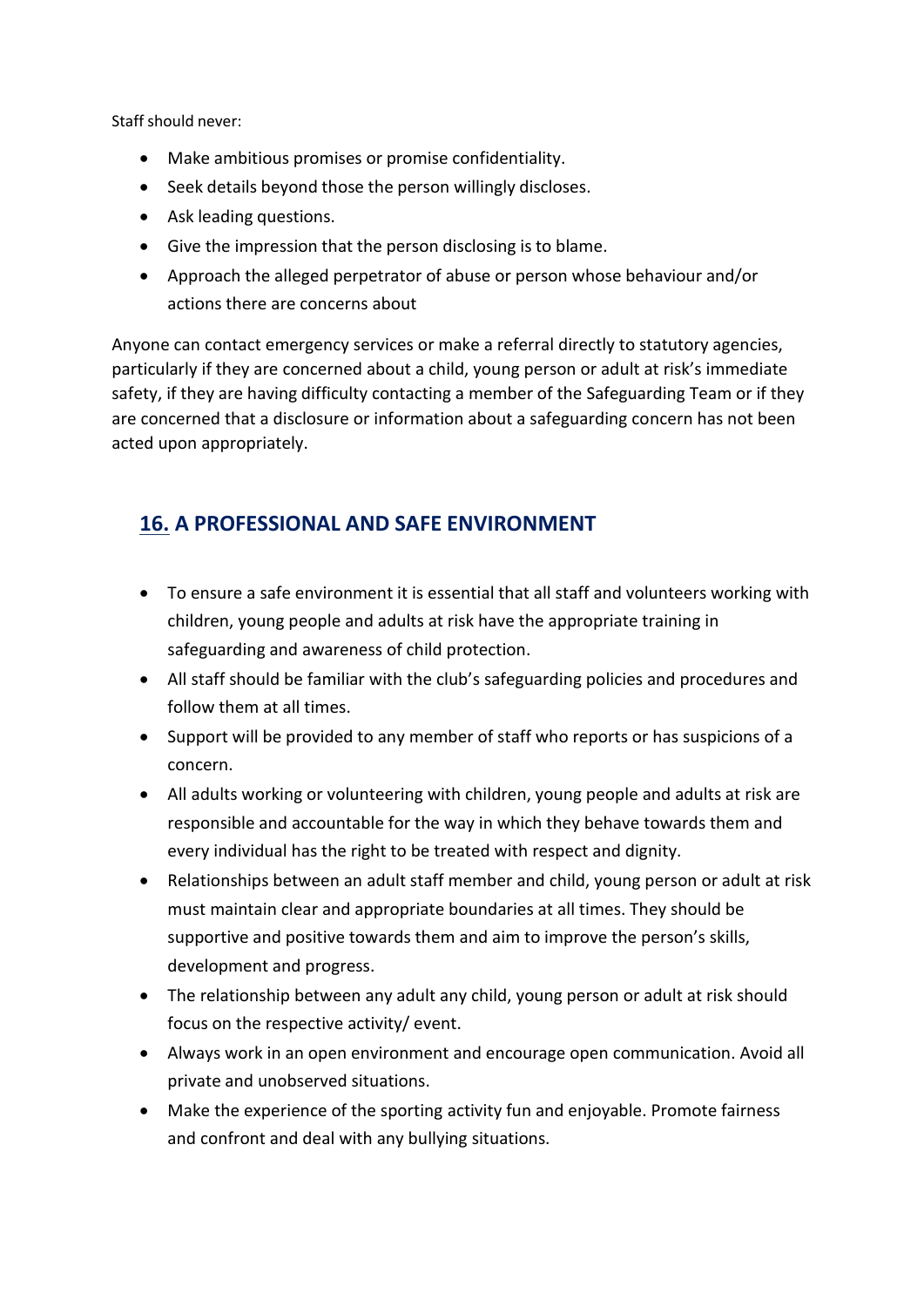- Ensure that those working with children, young people or adults at risk have established effective communication methods with them and this may require additional training and workforce development.
- Ensure that the child, young person or adult at risks health need are known, recorded and that sufficient people know how to respond. This may mean knowing how to ma age a seizure or asthma attack and ensuring that any medication is kept to hand, administered correctly and recorded.
- Give the child, young person or adult at risk every opportunity to make informed choices and respect their choice.
- Always have clear strategies for dealing with any difficult behaviour that excludes any kind of physical punishment or restraint.
- Listen to and support all children, young people and adults at risk.
- Involve children, young people and adults at risk and their families wherever possible. This helps to give them a voice and may act to deter abusers.

## **17. RECORDING INFORMATION**

Please use a safeguarding referral form (this can be found within the safeguarding area on our website) to be given to the Senior Safeguarding Manager as a written record of the concern. The details of the report must also be submitted via MyConcern.

If you are unable to access a form, the following information should be included with any written report:

- Provide a factual account of what you have observed or been told.
- The date and time of what you have witnessed or been told.
- Details of those involved (the person(s) whose welfare and safety there are concerns about, the alleged perpetrator of abuse or person(s) whose behaviour or actions there are concerns about, witnesses and any third party who has raised concerns)
- Action taken and your rationale for taking these actions.
- Date and time of referring the information and to whom the information was referred.
- Your details as the referrer

It is important for staff to:

- Provide clear, concise and relevant information.
- Record information in an objective and professional manner
- Record factual information rather than assumption of what you have witnessed or been told.
- Record actual words and language. Do not rephrase what you have been told or leave things like insults or intimate vocabulary out.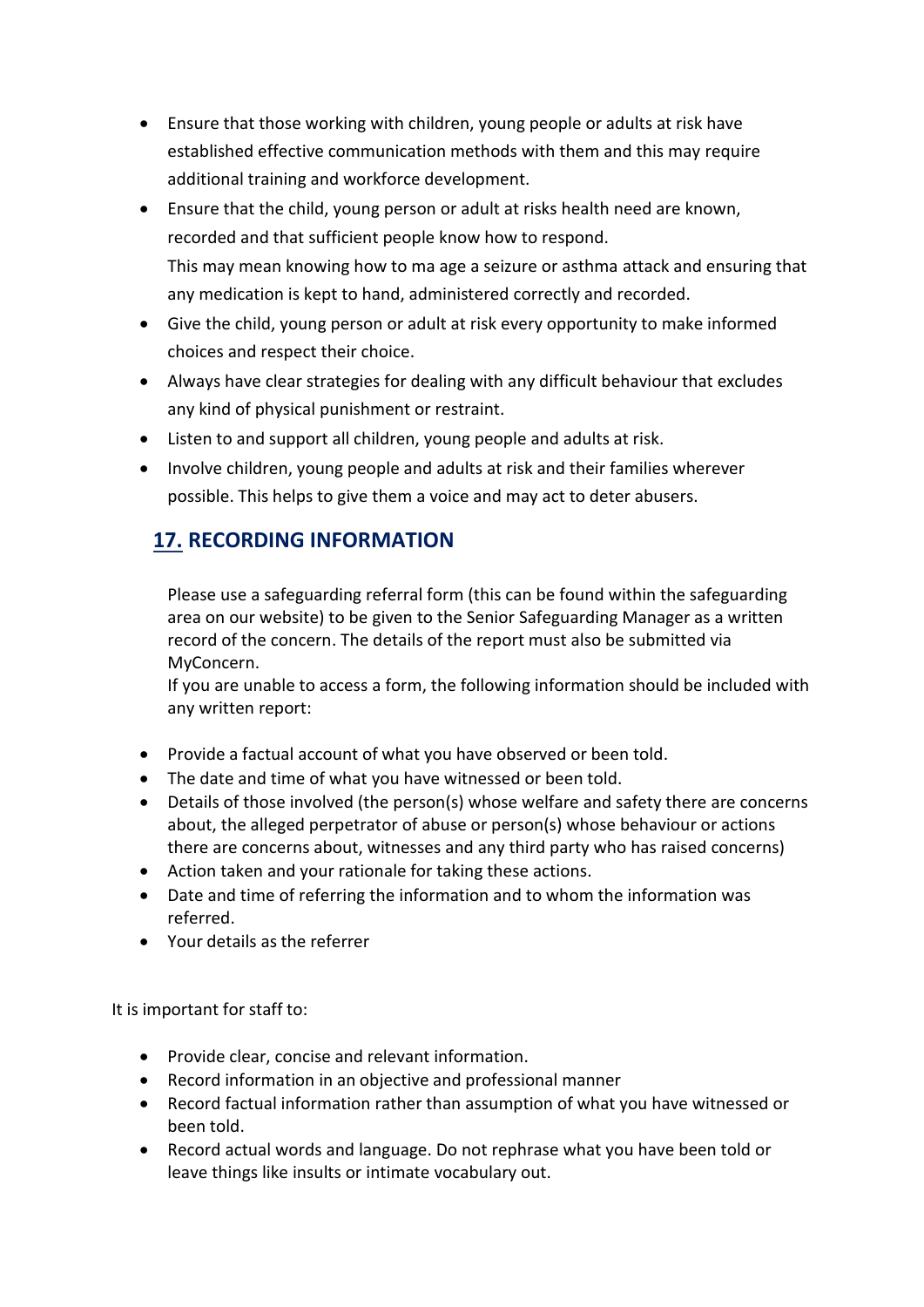• Record observations, for example, a description of visible bruising or injuries. Never ask someone to remove or adjust their clothing to observe any bruising, marks or injuries.

## **18. CATEGORIES OF ABUSE- CHILDREN AND YOUNG PEOPLE**

#### **PHYSICAL ABUSE**

• Physical abuse is when someone hurts or harms a child or young person on purpose. It includes hitting with hands or objects, slapping and punching, kicking, shaking, throwing, poisoning, burning and scalding, biting and scratching, breaking bones and drowning.

Physical abuse is any way of intentionally causing physical harm to a child or young person. It also includes making up the symptoms of an illness or causing a child or young person to become unwell.

#### **EMOTIONAL ABUSE**

• Emotional abuse is any type of abuse that involves the continual emotional mistreatment of a child or young person. It is the persistent emotional maltreatment of a child or young person such as to cause severe and adverse effects on the child's emotional development.

Emotional abuse can involve deliberately trying to scare, humiliate, isolate or ignore a child or young person.

Emotional abuse is often part of other kinds of abuse, which means it can be difficult to spot the signs or tell the difference, though it can also happen on its own. It includes:

- o Humiliating or constantly criticising a child
- o Threatening, shouting at a child, or calling them names
- o Making the child a subject of jokes or using sarcasm to hurt a child.
- o Blaming and scapegoating
- o Making a child perform degrading acts.
- o Not recognising a child's own individuality or trying to control their lives.
- o Pushing a child too hard or not recognising their limitations
- $\circ$  Exposing a child to upsetting events or situations, like domestic abuse or drug taking
- o Failing to promote a child's social development.
- o Not allowing them to have friends.
- o Persistently ignoring them
- o Being absent
- o Manipulating a child
- o Never saying anything kind, expressing positive feelings or congratulating a child on successes
- $\circ$  Never showing any emotions in interactions with a child, also known as emotional neglect.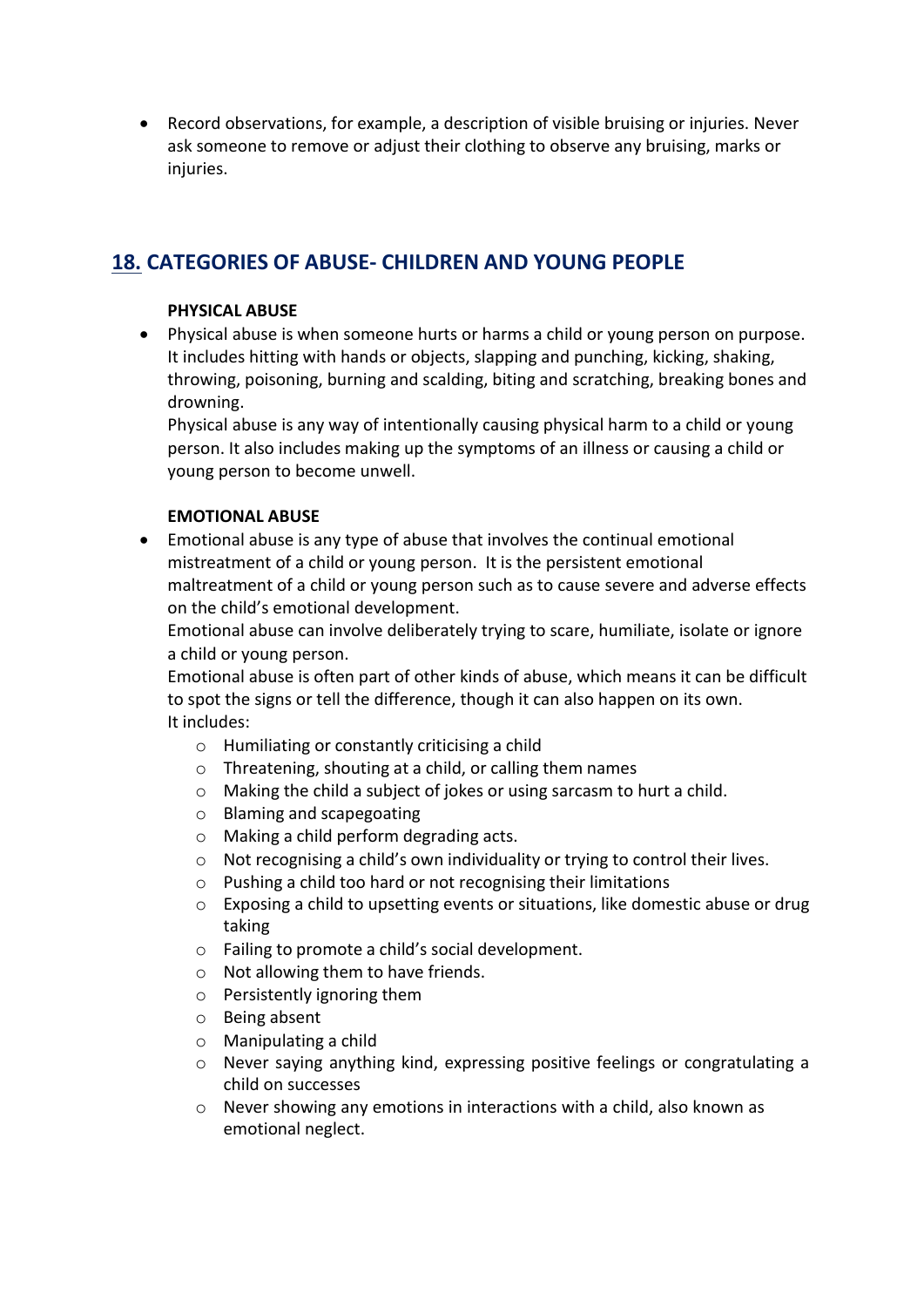#### **SEXUAL ABUSE**

• When a child or young person is sexually abused, they are forced or tricked into sexual activities. They might not understand that what is happening is abuse or that it is wrong and they may be afraid to tell someone. Sexual abuse can happen anywhere and it can happen in person or online.

Sexual abuse is perpetrated by both men and women. Children can also abuse other children (peer on peer abuse). Sexual abuse involves forcing or enticing a child or young person to take part in sexual activities, not necessarily involving a high level of violence, whether or not the child is aware of what is happening.

The activities may involve physical contact, including assault by penetration (for example rape or oral sex) or non-penetrative acts such as masturbation, kissing, rubbing and touching outside of clothing. They may also include non-contact activities, such as involving children in looking at, or in the production of, sexual images, watching sexual activities, encouraging children to behave in sexually inappropriate ways, or grooming a child in preparation for abuse. Sexual abuse can take place online, and technology can be used to facilitate offline abuse.

#### **NEGLECT**

• Neglect is the ongoing failure to meet a child or young person's basic needs and is the most common form of child abuse.

A child might be left dirty or hungry, or without proper clothing, shelter, supervision or health care. This can put children and young people in danger and it can also have long term effects on their physical and mental wellbeing.

This is also likely to result in the serious impairment of the child's health or development.

It may also include neglect of or unresponsiveness to a child's or young person's basic emotional needs.

#### **GROOMING**

• Grooming is when someone builds a relationship, trust and emotional connection with a child or young person so they can manipulate, exploit and abuse them. Children and young people who are groomed can be sexually abused, exploited, or trafficked.

It can involve communication with a child where there is an intention to commit a sex offence in person and/or online.

Grooming can take place over a short or long period of time, from weeks to years. Groomers may also build a relationship with the young person's family or friends to make them seem trustworthy or authoritative.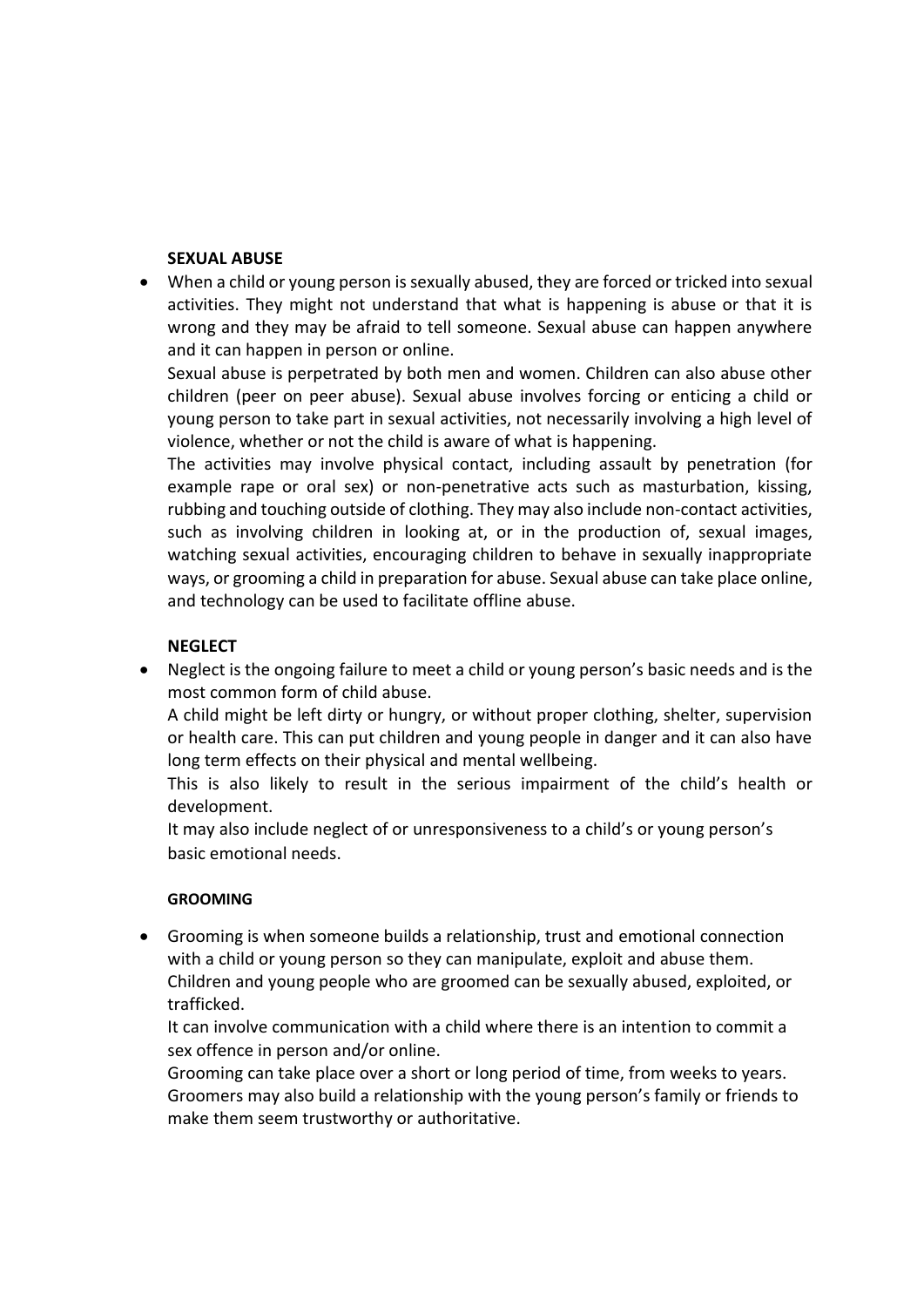#### **CHILD SEXUAL EXPLOITATION**

• Child sexual exploitation (CSE) is a type of sexual abuse. The government definition of child sexual exploitation which was published in 2016 is as follows:

'Child sexual exploitation is a form of child sexual abuse. It occurs where an individual or group takes advantage of an imbalance of power to coerce, manipulate or deceive a child or young person under the age of 18 into sexual activity (a) in exchange for something the victim needs or wants, and/or (b) for the financial advantage or increased status of the perpetrator or facilitator. The victim may have been sexually exploited even if the sexual activity appears consensual. Child sexual exploitation does not always involve physical contact; it can also occur through the use of technology.'

Sexual exploitation can sometimes be mistaken for normal behaviour. Knowing the signs can help protect children and young people and help them when they have no one else to turn to.

Some signs to look out for are:

- Unhealthy or inappropriate sexual behaviour
- Being frightened of some people, places or situations
- Being secretive
- Sharp changes in mood or character
- Having money or things they can't or wont explain
- Physical signs of abuse, like bruises or bleeding in their genital or anal area
- Alcohol or drug misuse
- Sexually transmitted infections
- Pregnancy

#### **BULLYING**

• Bullying is behaviour that hurts someone else. It includes name calling, hitting, pushing, spreading rumours, threatening or undermining someone. It can happen anywhere and is usually repeated over a long period of time and can hurt a child or young person both physically and emotionally. It could be by an adult towards a child or peer on peer abuse.

Bullying results in pain and distress to the victim and can be:

- o Emotional being unfriendly, excluding (emotionally and physically) sending hurtful text messages, tormenting (e.g., hiding football boots/shin guards, threatening gestures)
- o Physical pushing, hitting, kicking, punching or any use of violence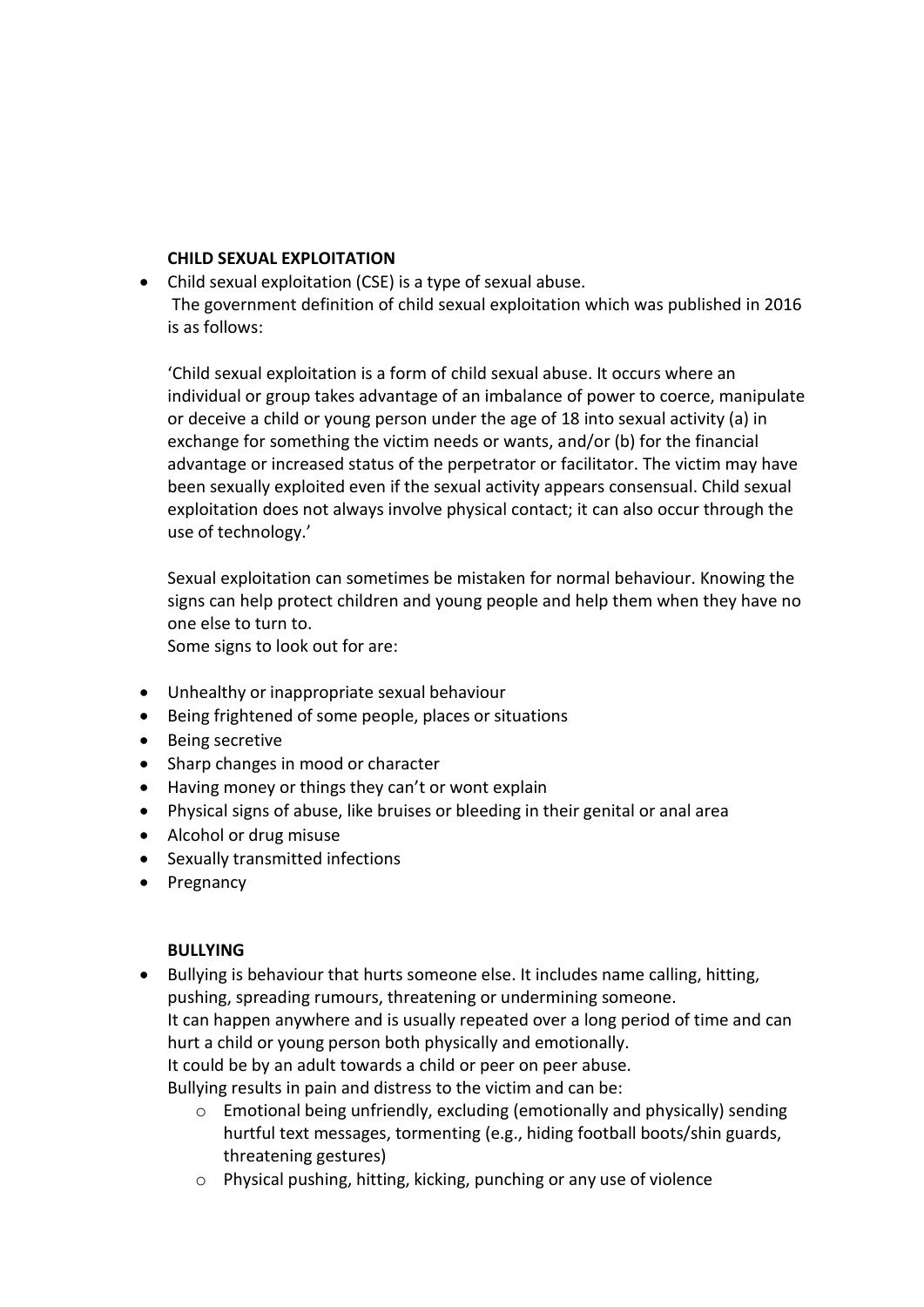- o Sexual unwanted physical contact or sexually abusive comments
- o Discriminatory comments, jokes about or targeted abuse aimed towards disabled children, homophobic, transphobic, sexist, gendered, racist or faith based comments
- o Verbal name calling, sarcasm, spreading rumours, teasing

#### **CYBERBULLYING**

• Cyberbullying is bullying that takes place online. Unlike bullying offline, online bullying can follow the child wherever they go via social networks, gaming and mobile phone.

It is when a person uses technology to deliberately upset someone. This could take the form of posting derogatory abusive comments, videos or images on social media. Bullies often feel anonymous and 'distanced' from the incident when it takes place online and 'bystanders' can easily become bullies themselves by forwarding the information on.

#### **CHILD CRIMINAL EXPLOITATION**

• Child criminal exploitation is child abuse where children and young people are manipulated and coerced into committing crimes. The victim may have been criminally exploited even if the activity appears consensual. Child criminal exploitation does not always involve physical contact; it can also occur through the use of technology.

#### **DOMESTIC ABUSE**

• Domestic abuse is any type of controlling, bullying, threatening or violent behaviour between people in a relationship.

It can seriously harm children and young people and witnessing domestic abuse is child abuse.

It is important to remember, domestic abuse:

- o Can happen inside and outside the home
- $\circ$  Can happen over the phone, on the internet and on social networking sites
- $\circ$  Can happen in any relationship and can continue even after the relationship has ended
- o Both men and women can be abused or abusers

#### **FEMALE GENITAL MUTILATION (FGM)**

• FGM is when a female's genitals are deliberately altered or removed for non-medical reasons.

FGM is a form of child abuse, it is dangerous and a criminal offence in the UK. The procedure has no health benefits for girls and women.

The Female Genital Mutilation Act makes it illegal to practise FGM in the UK or to take women and girls who are British nationals or permanent residents of the UK abroad for FGM whether or not it is lawful in another country.

#### **PEER ON PEER ABUSE**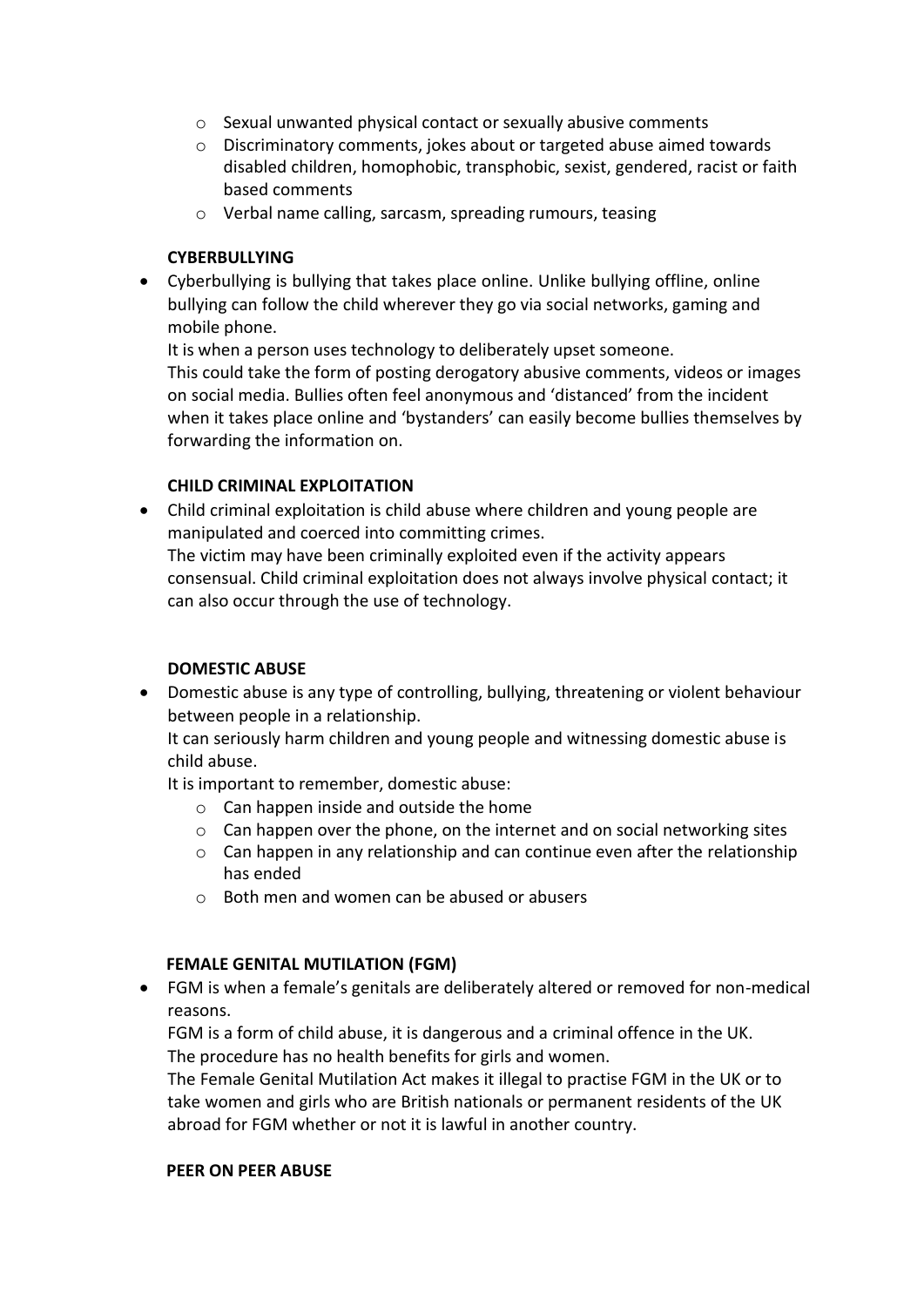• Children can abuse other children.

This is most likely to include, but may not be limited to:

- o Bullying (including cyberbullying)
- o Physical abuse such as hitting, kicking, shaking, biting, hair pulling, or otherwise causing physical harm
- o Sexual violence, such as rape and sexual assault
- o Sexual harassment, such as sexual comments, remarks, jokes and online sexual harassment, which may be stand-alone or part of a broader pattern of abuse
- o 'Upskirting', which typically involves taking a picture under a person's clothing without them knowing, with the intention of viewing their genitals or buttocks to obtain sexual gratification, or cause the victim humiliation, distress or alarm
- o Sexting (also known as youth produced sexual imagery)
- o Initiation/hazing type violence and rituals

## **19. CATEGORIES OF ABUSE- ADULTS AT RISK**

#### **PHYSICAL ABUSE**

• Physical abuse includes- assault, hitting, slapping, pushing, misuse of medication, inappropriate physical sanctions or force feeding, being locked in a room, inappropriate methods of restraint and unlawfully depriving a person of their liberty.

#### **SEXUAL ABUSE**

• Adults with care and support needs can consent to sexual activity but can still be abused.

Sexual abuse includes rape, indecent exposure, sexual harassment, inappropriate looking or touching, sexual teasing or innuendo, sexual photography, subjection to pornography or witnessing sexual acts, sexual assault and sexual acts to which the adult has not consented or was pressured into consenting.

#### **NEGLECT**

• Neglect and acts of omission include ignoring medical, emotional or physical care needs, failing to provide access to appropriate health, care and support or educational services, the withholding of the necessities of life, such as medication, adequate nutrition and heating.

Neglect is an ongoing failure to meet the basic needs of an adult at risk including the neglect of, or unresponsiveness to, basic emotional needs.

In an Activity setting, it may involve failing to ensure that Adults at Risk are safe and adequately supervised or exposing them to unnecessary risks.

#### **SELF NEGLECT**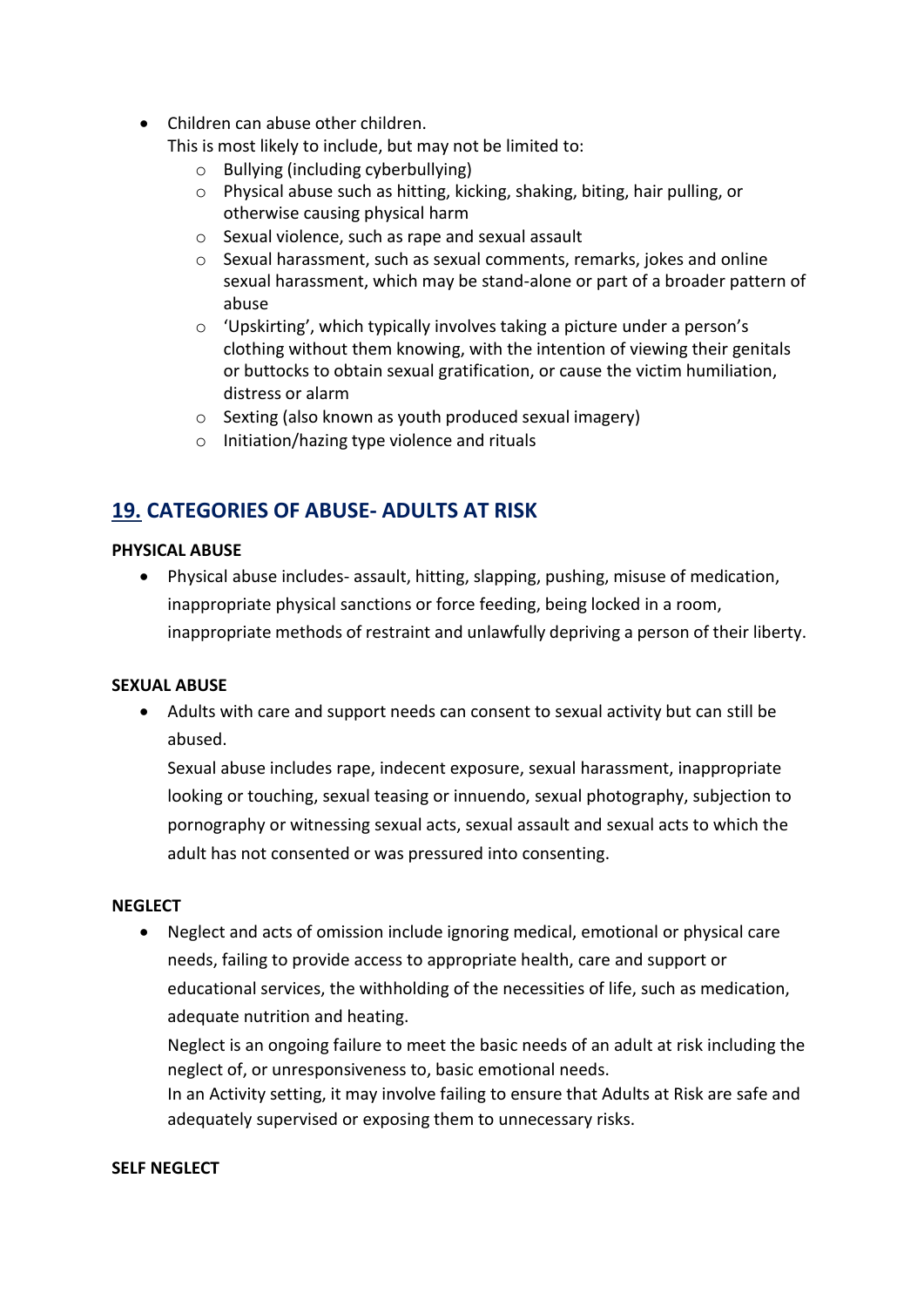• This covers a wide range of behaviour neglecting to care for one's personal hygiene, health or surroundings and includes behaviour such as hoarding. This happens away from football, but we may see the signs in football.

#### **PSYCHOLOGICAL ABUSE**

• Psychological abuse includes emotional abuse, threats of harm or abandonment, deprivation of contact, humiliation, blaming, controlling, intimidation, coercion, harassment, verbal abuse, cyber bullying, isolation, unreasonable and unjustified withdrawal of services or supportive networks.

#### **DOMESTIC ABUSE**

• The cross-government definition of domestic violence and abuse is: any incident or pattern of incidents of controlling, coercive, threatening behaviour, violence or abuse between those ages 16 or over who are, or have been, intimate partners or family members regardless of gender or sexuality.

Domestic violence includes psychological, physical, sexual, financial and emotional abuse and also honour-based violence.

#### **FINANCIAL ABUSE**

• Financial abuse includes theft, fraud, internet scamming, coercion in relation to an adult's financial affairs or arrangements and the misuse or misappropriation of property possessions or benefits.

#### **ORGANISATIONAL ABUSE**

• This includes neglect and poor care practice within an institution, a specific care setting, their own home, or their football club.

#### **MODERN SLAVERY**

• Slavery, human trafficking, forced labour and domestic servitude. Traffickers and slave masters using whatever means they have at their disposal to coerce, deceive and force individuals into a life of abuse, servitude and inhumane treatment.

## **20. DISCRIMINATION TOWARDS CHILDREN, YOUNG PEOPLE OR ADULTS AT RISK**

Discrimination is when someone is treated unfairly or differently. Abusive or bullying behaviour because of discrimination occurs when motivated by a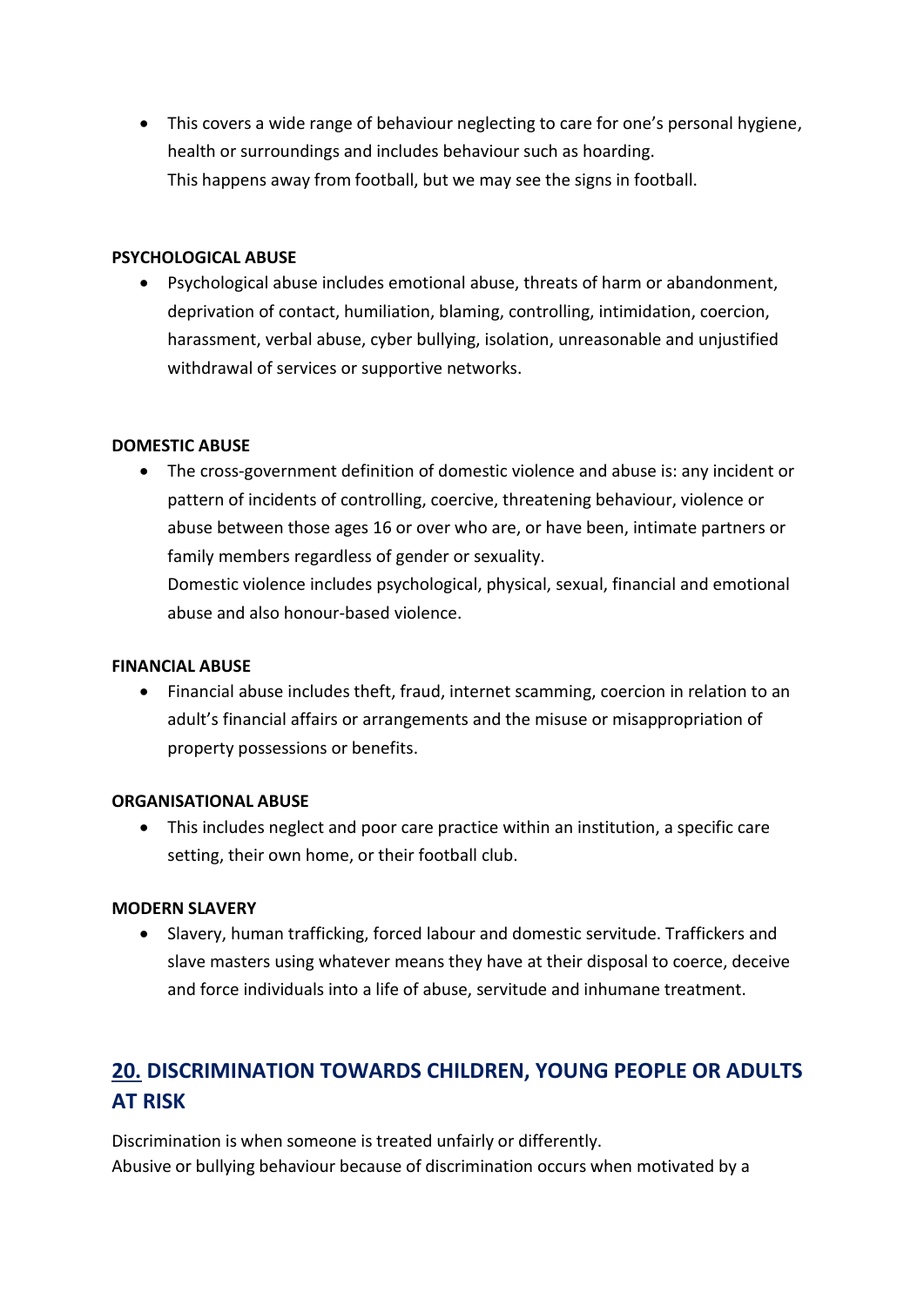prejudice against certain people or groups of people. This may be because of an individual's ethnic origin, colour, nationality, race, religion or belief, gender, gender reassignment, sexual orientation or disability.

Actions may include unfair or less favourable treatment, culturally insensitive comments, insults and 'banter'. Discriminatory behaviour is unacceptable and will be reported to The FA. This includes incidents on and off the pitch (including social media). Poor practice: This is behaviour that falls short of abuse but is nevertheless unacceptable. It is essential.

### **21. HAZING**

Any rituals, initiation activities, actions or situations, with or without consent, which recklessly, intentionally or unintentionally endangers the physical or emotional wellbeing of Children, Young People and Adults at Risk.

## **22. RADICALISATION**

Radicalisation is defined as the process by which people come to support terrorism and extremism and, in some cases, to then participate in terrorist groups. The process of radicalisation is different for every individual and can take place over an extended period or within a very short time frame.

Anybody from any background can become radicalised. The grooming of children, young people and adults at risk for the purposes of involvement in extremist activity is a serious safeguarding issue.

The process of radicalisation may involve:

- Being groomed online or in person
- Exploitation, including sexual exploitation
- Psychological manipulation
- Exposure to violent material and other inappropriate information
- The risk of physical harm or death through extremist acts

## **23. EXTREMISM**

This goes beyond terrorism and includes people who target the vulnerable, including the young, by seeking to sow division between communities on the basis of race, faith or denomination; justify discrimination towards women and girls; persuade others that minorities are inferior; or argue against the primacy of democracy and the rule of law in our society.

Extremism is defined in the Counter Extremism Strategy 2015 as the vocal or active opposition to our fundamental values, including the rule of law, individual liberty and the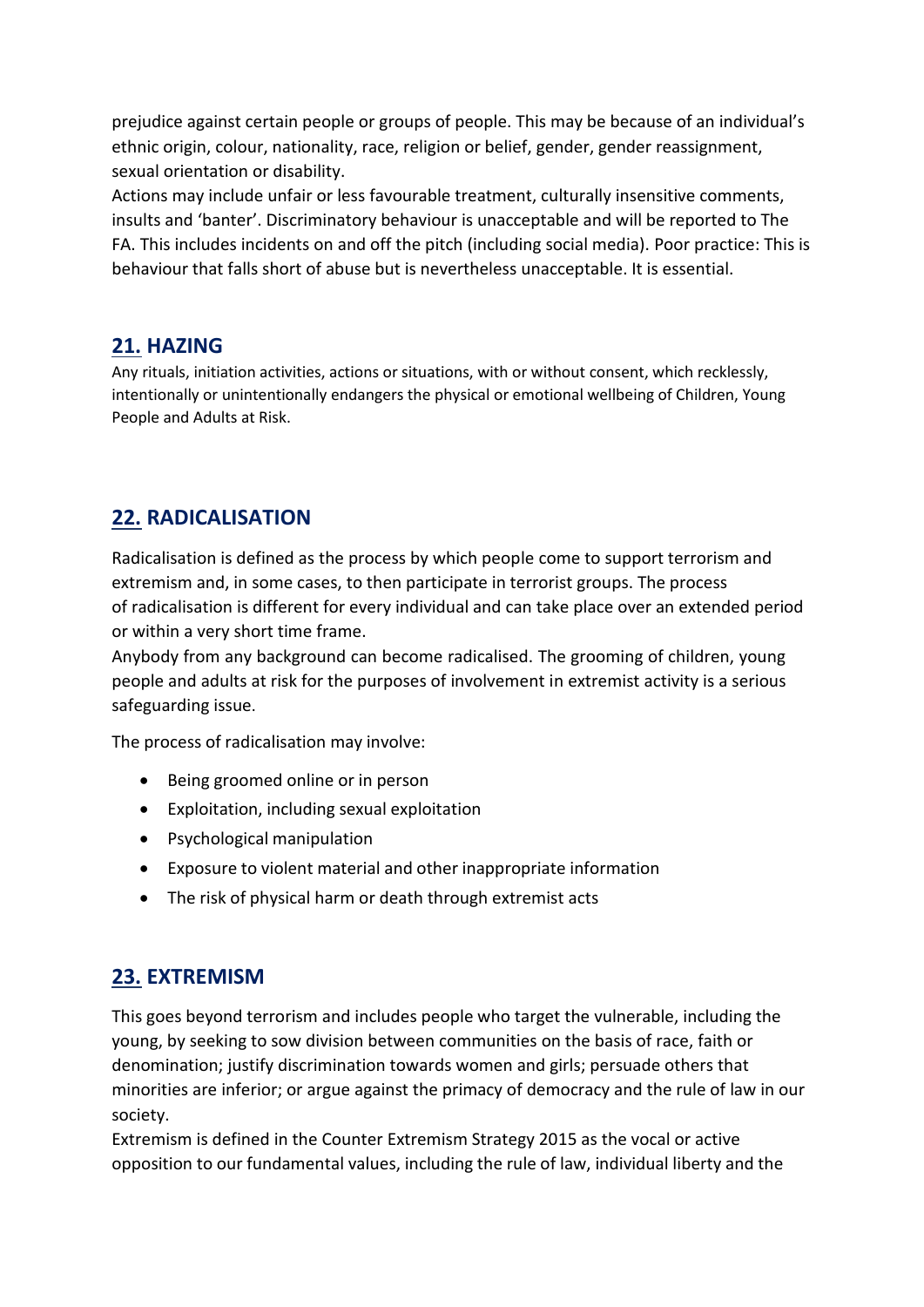mutual respect and tolerance of different faiths and beliefs. Calls for the death of members of our armed forces is classed as extremist.

## **24. PREVENT**

Portsmouth Football Club have a responsibility to ensure that we keep all children, young people and adults at risk protected and safe from harm. This includes becoming radicalised and/or being exposed to extreme views.

The 'Prevent duty' is the duty in the Counter-Terrorism and Security Act 2015 on specified authorities, in the exercise of their functions, to have due regard to the need to prevent people from being drawn into terrorism.

This legalisation is primarily aimed at the education system. However, all agencies having contact with young people must adhere to the prospect of preventing radicalisation. The club adopt the policy strategy laid down by the law to ensure the safeguarding of all.

## **25. SEXTING**

Sexting is when people share a sexual message and/or a naked or semi-naked image, video or text message with another person. It is also known as nude image sharing. Portsmouth football club are committed to raising awareness of the issues surrounding sexting and supporting anyone who has been involved in sexting incidents.

If a child, young person or adult at risk makes a disclosure about sexting or if they have any concerns that an individual has been involved in a sexting incident, this should be reported immediately to a DSO or the SSM.

It is a criminal offence to create or share explicit images of a child, even if the person doing it is a child.

## **26. INFATUATIONS**

Children, young people and adults at risk may develop an infatuation with a member of staff who works with them. Such situations should be handled sensitively to maintain the dignity and safety of all concerned. Staff should be aware, that in such circumstances, there is a high risk that words or actions may be misinterpreted and that allegations could be made against staff.

Staff should therefore ensure that their own behaviour is above reproach. A member of staff who becomes aware that a child, young person or adult at risk may be infatuated with him/ her, or with a colleague, should discuss this at the earliest opportunity with a member of the club's safeguarding team.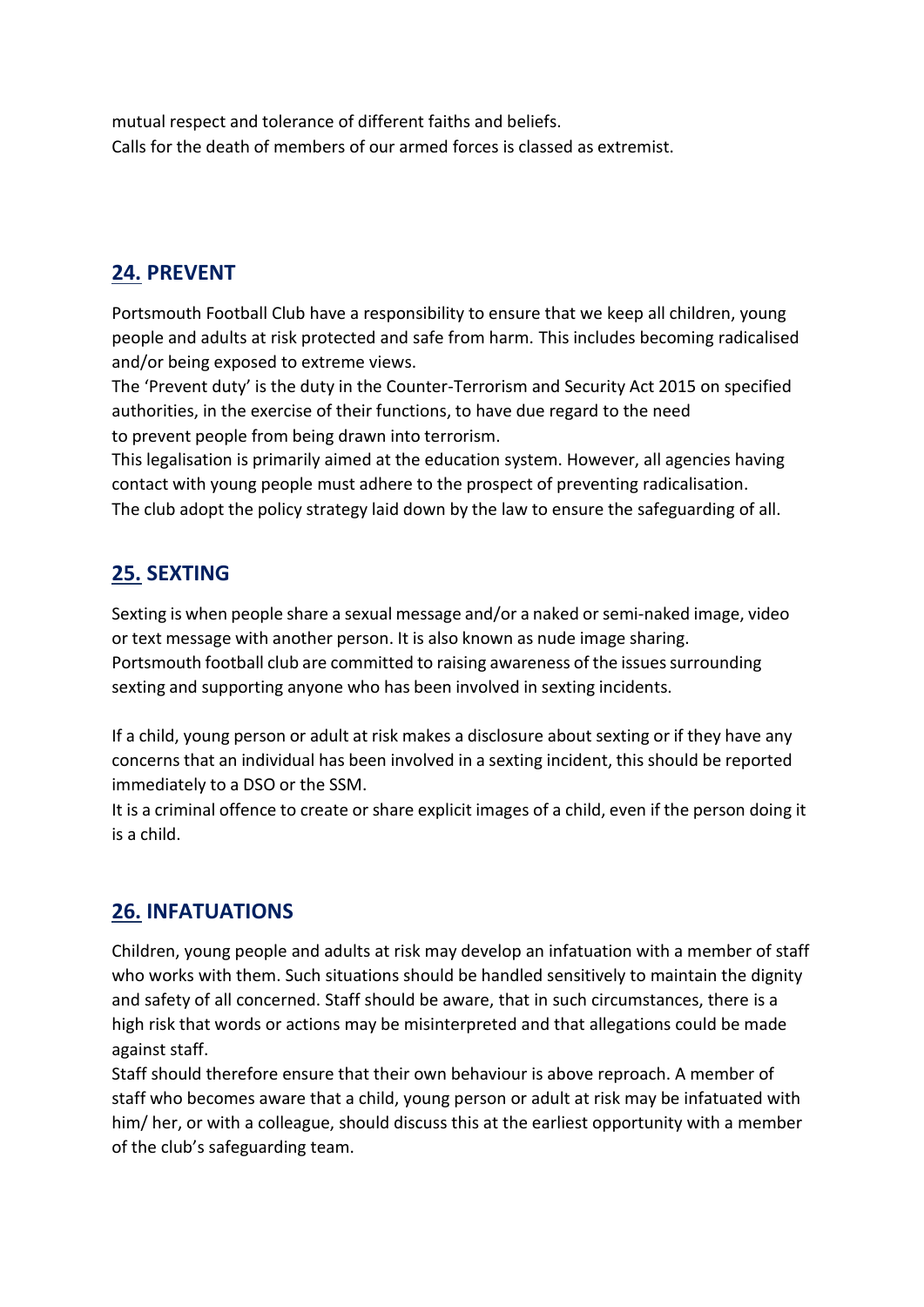## **27. NON-RECENT ABUSE**

Non-recent abuse, sometimes known as historic abuse, is when an adult was abused as a child or young person under the age of 18 and relates to an incident which took place at this time.

Allegations of child abuse are sometimes made by adults and children many years after the abuse has occurred. There are many reasons for an allegation not being made at the time, including fear of reprisals, the degree of control exercised by the abuser, and shame or fear that the allegation may not be believed.

Reports of non-recent concerns or allegations of abuse may be complex, as the alleged victims may no longer be living in the same situation where the abuse occurred and/or the whereabouts of the alleged respondent may be unknown.

All cases should be responded to in the same way as any other safeguarding concern or allegation.

The effects can be short term but sometimes they last into adulthood. If someone has been abused as a child, it is more likely that they will suffer abuse again. This is known as revictimisation.

The long-term effects of abuse and neglect can include:

- Emotional difficulties like anger, anxiety, sadness, or low self-esteem
- Mental health problems like depression, eating disorders, self-harm or suicidal thoughts
- Problems with drugs or alcohol
- Disturbing thoughts, emotions and memories
- Poor physical health
- Struggling with parenting or relationships.

## **28. CONFIDENTIALITY**

All disclosures, safeguarding incidents and allegations must be taken seriously, and every effort should be made to ensure that confidentiality is maintained for all concerned. Confidentiality is an important principle that enables people to feel safe in sharing their concerns and to ask for help. However, the right to confidentiality is not absolute. Sharing relevant information with the right people at the right time is vital to good safeguarding practice.

Information must never be used to intimidate, humiliate or embarrass children, young people or adults at risk.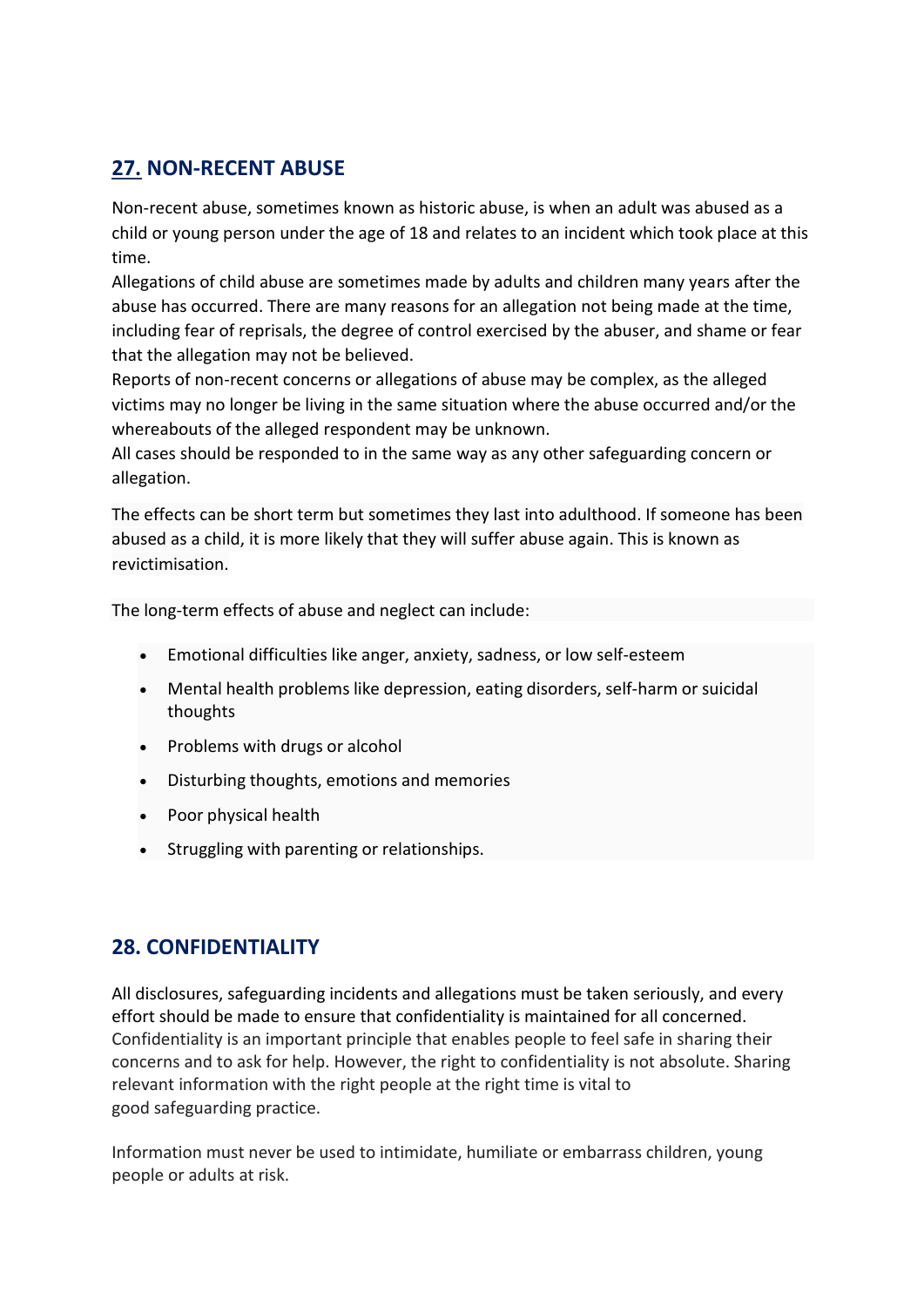Confidential information about a child, young person or adult at risk should never be used casually in conversation or shared with any other person other than on a need-to-know basis.

In circumstances where the child, young person or adult at risk's identity does not need to be disclosed, the information should be used anonymously.

There are some circumstances in which an employee, casual worker or volunteer may be expected to share information about a child, for example when abuse is alleged or suspected.

In such cases, individuals have a duty to pass information on without delay, but only to those with designated safeguarding responsibilities.

All staff and volunteers are expected to treat information they receive about children, young people and adults at risk in a discreet and confidential manner.

They should also seek advice from a member of the safeguarding team including the Senior Safeguarding Manager if they are in any doubt about sharing information they hold, or which has been requested of them.

The GDPR and Data Protection Act 2018 do not prevent, or limit, or sharing of information for the purposes of keeping children and young people safe.

Those who need to know are those who have specific responsibilities to support and protect the child and/ or any others that may be at risk, for example, statutory agencies, the EFL safeguarding team, the FA, parents and carers.

## **29. ALLEGATIONS AGAINST STAFF**

Any allegations or concerns against staff or volunteers will be taken seriously by Portsmouth Football Club and responded to in a way that ensures the protection and needs of children, young people and adults at risk are of the first priority.

This procedure will always be followed in respect of all cases where it is alleged that a staff member of volunteer has:

- Behaved in a way that as, or may have, harmer or possibly committed a criminal offence against, or related to, a child, young person or adult at risk.
- Behaved in a way that indicates that the individual is unsuitable to work with children, young people and adults at risk. This can include behaviour within their personal life which raises safeguarding concerns.
- The club will always inform the police when information is received that indicates a criminal law has been, or may have been, broken. In addition to this, the club will inform other statutory and regulatory authorities/ agencies when required to do so or when the circumstances regarding the allegations are such that the authorities/ agencies should be notified.
- The club will work with openness and transparency with all authorities and agencies.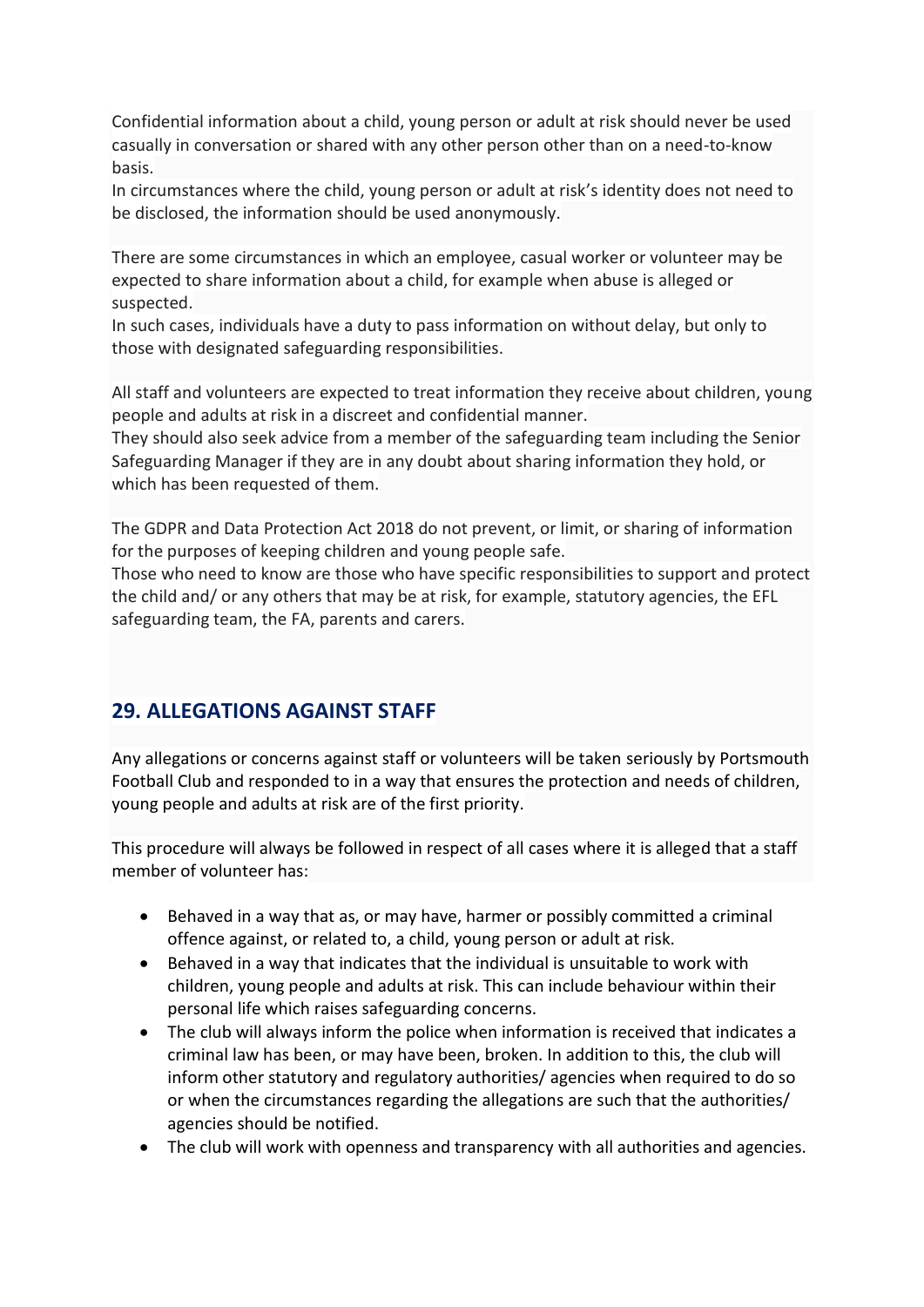- The Senior Safeguarding Manager will have full oversight over any allegations against staff members or volunteers working with children, young people and adults at risk and will inform the Chief Executive and HR Manager at each stage of any allegation or concern. The Senior Safeguarding Manager will hold full safeguarding management responsibility and the HR Manager will hold responsibility for advising on all aspects of the HR processes.
- There may be circumstances when this policy and procedures may be used concurrently with other procedures such as disciplinary, whistleblowing or complaints.

In this event, the safeguarding process will take priority and other processes may be suspended while the safeguarding processes are completed.

In circumstances where a whistleblowing event or another complaint is made in which the safeguarding concerns or allegations against a staff member or volunteer are a minor element, the safeguarding concerns must still be addressed using this policy and procedure which may delay other processes taking place.

• Portsmouth Football Club recognises that children, young people, adults at risk and some employees may have disabilities which may require reasonable adjustments to be made to this procedure in accordance with The Equality Act 2010. In these cases, the Senior Safeguarding Manager will make these adjustments in consultation and agreement with the HR Manager.

#### **30. APPENDICES**

#### **LIST OF APPENDICES**

#### **APPENDIX 1**

Signs and indicators of abuse

#### **APPENDIX 2**

Other applicable club policies to be read in conjunction with the Safeguarding policy

#### **APPENDIX 3**

Additional documents- legislation and statutory guidance

**APPENDIX 4** Key safeguarding contacts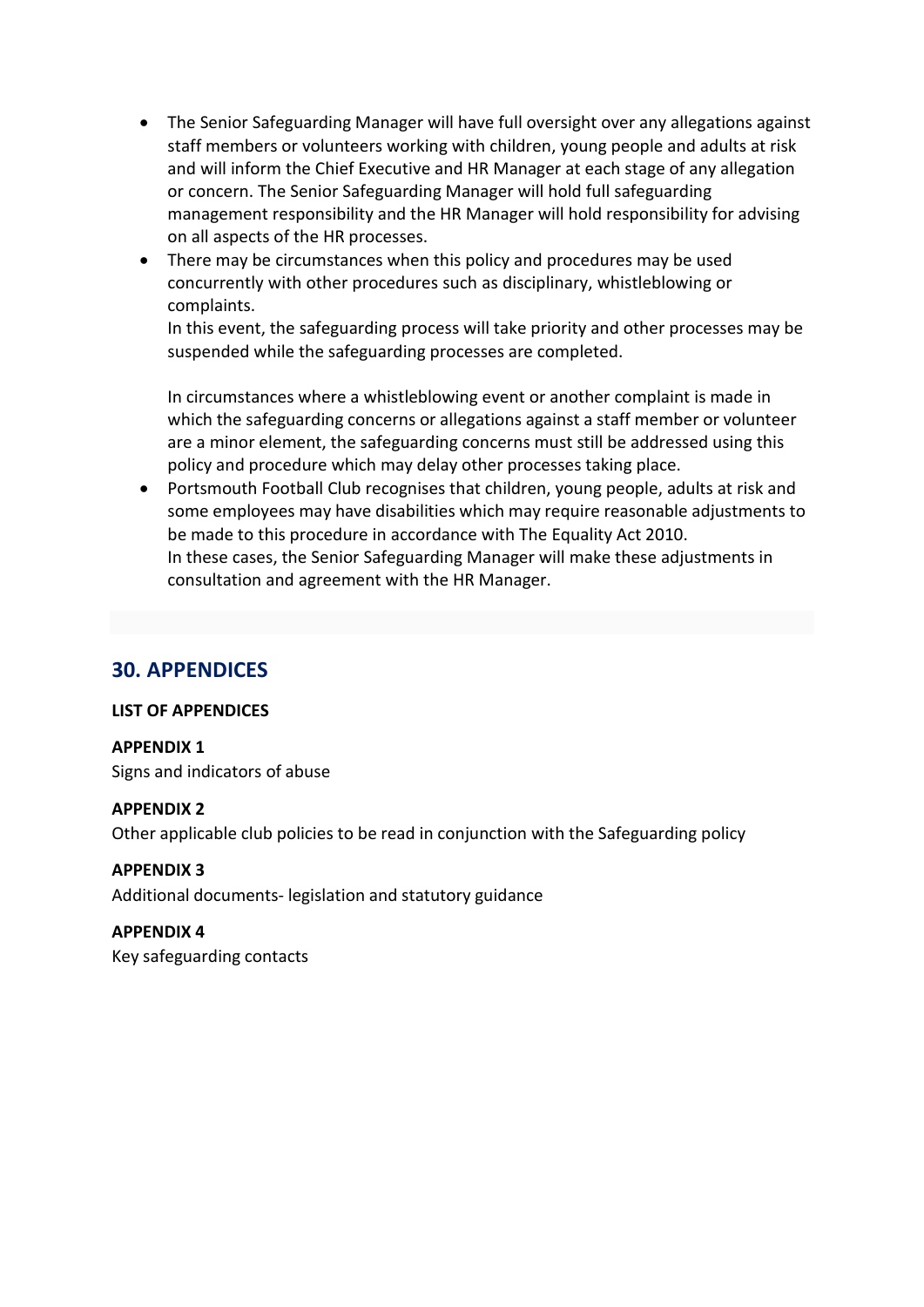#### **APPENDIX 1 Signs and indicators of abuse:**

#### Children and young people

Many of the signs that a child is being abused are the same regardless of the type of abuse. Anyone working with children and young people need to be able to recognise the signthese include:

- Being afraid of particular places or making excuses to avoid particular people
- Knowing about or being involved in 'adult issues' which are inappropriate for their age or stage of development, for example alcohol, drugs and/or sexual behaviour
- Having angry outbursts or behaving aggressively towards others
- Becoming withdrawn or appearing anxious, clingy, or depressed
- Self-harming or having thoughts about suicide
- Showing changes in eating habits or developing eating disorders
- Regularly experiencing nightmares or sleep problems
- Regularly wetting the bed or soiling their clothes
- Running away or regularly going missing from home or care
- Not receiving adequate medical attention after injuries.

#### Adults at risk

The signs are often evident but can sometimes be hidden by the victim or the abuser.

Some of the signs and indicators of abuse may include:

- Lack of respect shown to another individual
- Unexplained injuries
- Significant change in behaviour or attitude
- Adult at risk appearing withdrawn, stressed or depressed
- Unusual difficulty in sitting or walking
- Sexually transmitted diseases or urinary tract infections
- Signs of sexual activity having taken place e.g., a woman who lacks the capacity to consent to sexual intercourse becomes pregnant
- Self-harming behaviour
- Physical condition of the adult at risk is poor i.e., unwashed, clothing in poor condition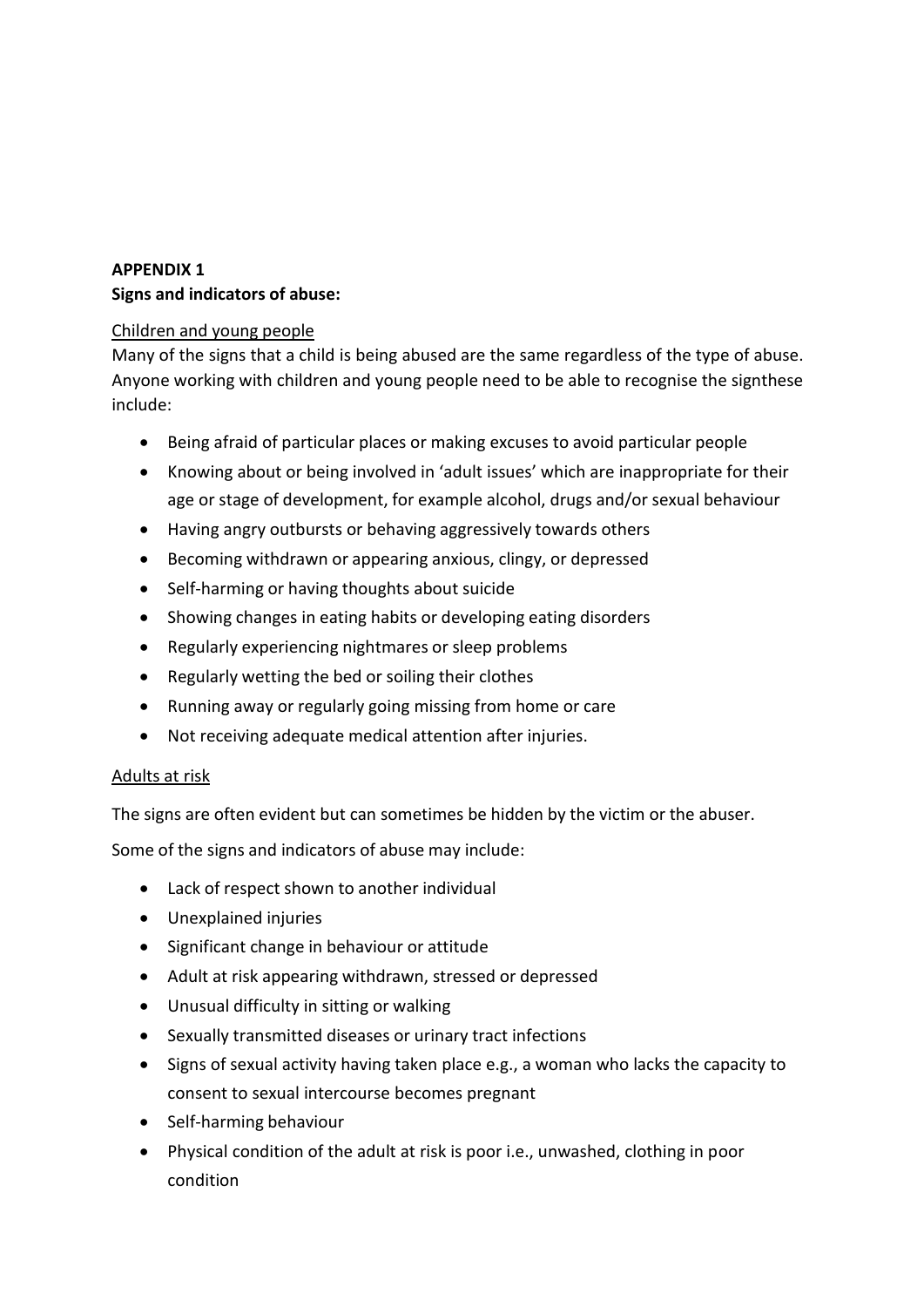• Failure to engage in social interaction

#### **APPENDIX 2**

Other club policies:

- Anti-bullying policy
- Whistleblowing policy
- Health and safety policy
- Trips tours and tournaments policy
- Transport policy
- Late collection of children policy
- Acceptable I.T use policy
- Social media policy
- Information sharing/data protection policy
- Equal opportunities policy
- Photography/ image consent policy
- Safer recruitment policy
- Lone working policy

#### **APPENDIX 3**

Relevant legislation and statutory guidance:

- Working Together to Safeguard Children 2018
- The Children Act 1989 and 2004
- Education Act 2002
- Keeping Children Safe in Education 2020
- Health and Safety at Work Act 1974
- Management of Health and Safety at Work Regulations 1999
- Modern Slavery Act 2015
- Counter Terrorism and Security Act 2015
- Private Fostering Regulations 2005
- Female Genital Mutilation Act 2003
- General Data Protection Regulations 2018